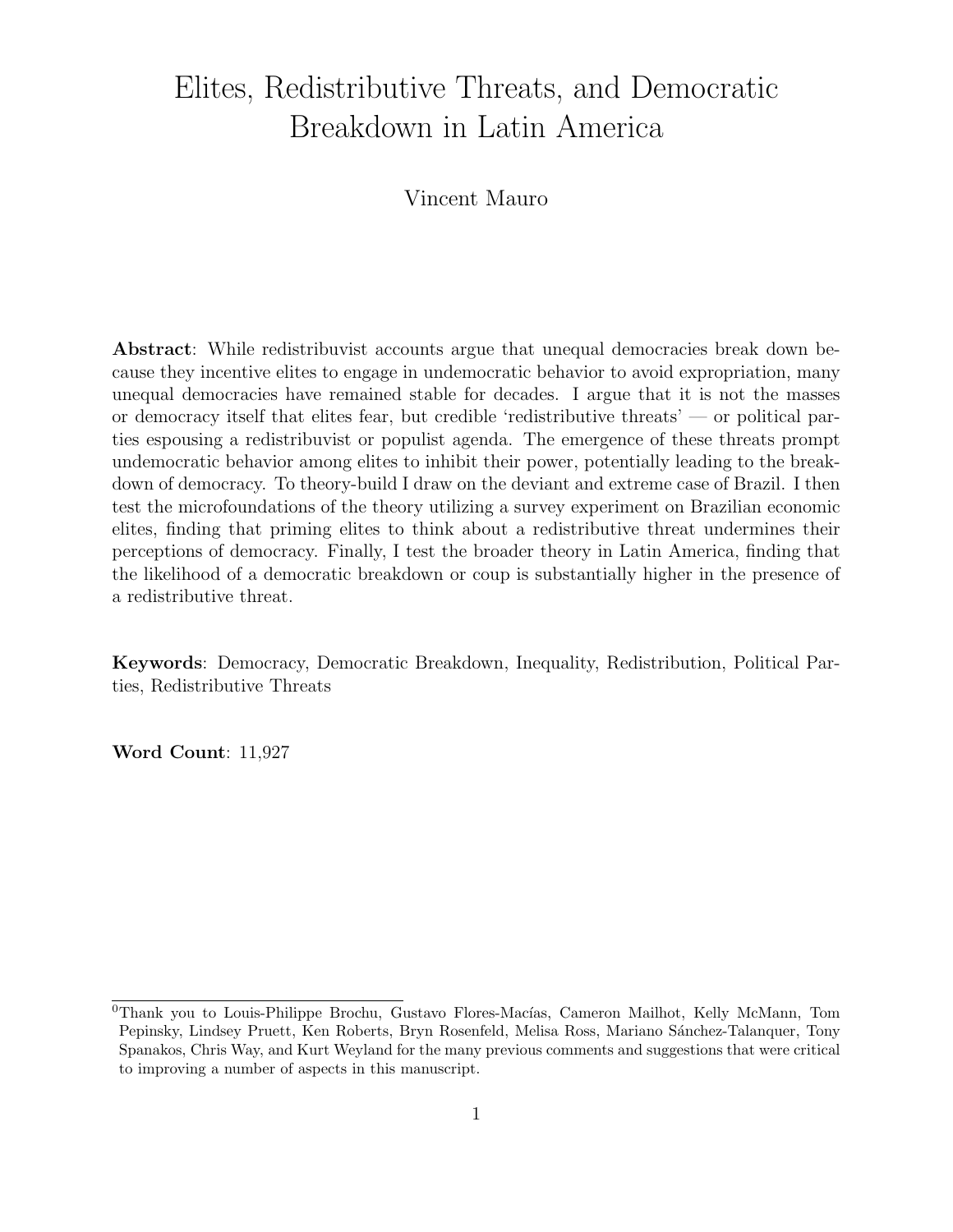Latin America's most revered modern politician, Luiz Inácio Lula da Silva, followed the the 2018 Brazilian election from prison. Despite intentions to run, he was barred from the election due to corruption charges stemming from a highly politicized prosecution. While this episode does not constitute a 'democratic breakdown,' the experience of another highly popular politician — Evo Morales — certainly passes the threshold. Morales watched the 2020 Bolivian election from exile following the breakdown of Bolivian democracy amidst widespread riots and allegations of electoral fraud. Such a clear example of democratic breakdown is less common in contemporary Latin America than past eras. Yet, from a longue durée perspective, the Bolivian case is far from unique. Democratic breakdowns are decidedly routine in Latin American history. Since 1900 Latin America has experienced at least 46 episodes of democratic breakdown. And while the breakdown of democracies was particularly prominent during the Cold War, it is not a relic of a bygone era. Many signs point to the durability of democracy in the region ebbing, as both Honduras and Venezuela also experienced democratic breakdowns in 2009, and there exists a cohort of countries dangerously flirting with democratic backsliding or autocratization.

In highly unequal societies elites have an especially strong predisposition to protect what they already have. Although democracy has often been presented as counter to economic elites' interests (e.g. Boix 2003; Acemoglu and Robinson 2006), democratic rule can be highly amenable to protecting the economic well-being of elites. Elites have myriad strategies at their disposal to 'lock in' institutions that protect property or uniquely serve their interests, while also placing high barriers to entry for competing interests to capture political power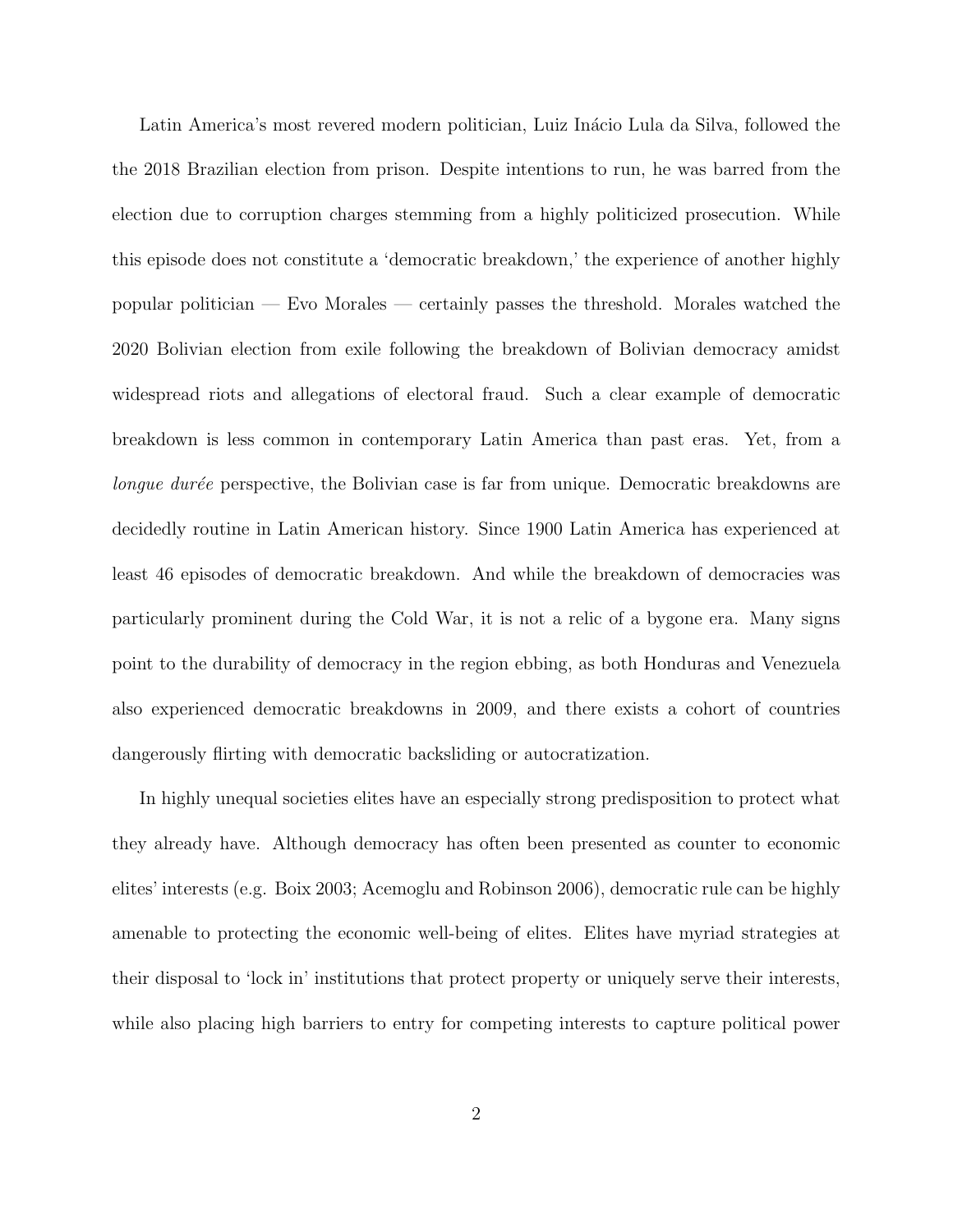(Ansell and Samuels 2014; Albertus and Menaldo 2017). Furthermore, a wide range of political and collective action factors further limit the ability for the working class and poor to behave in a highly coordinated manner and advance their collective interests. For these reasons, elites should have little to fear of the masses' ability to 'soak the rich' in democracies. But what if a threat that runs counter to the interests of elites is able to overcome these barriers and credibly compete for power?

I argue that it is not democracy itself that elites fear but rather the emergence of a redistributive threat — defined here as political parties with redistributivist goals or the capture of traditional parties by upstart politicians with redistributivist or populist goals. Political parties, in comparison to other forms of political organization, are most likely to induce fear among elites due to their unique abilities to coalesce disparate groups together around a central ideology and capture formal political institutions. Where elites' fears of democracy are triggered following the rise of redistributive threats that credibly compete for power or outright win elections, the likelihood that elites will engage in undemocratic behavior to prevent redistribution substantially increases, potentially leading to the breakdown of democracy.

With the twin goals of both building and testing theory, I draw on an eclectic set of empirical evidence. I first utilize the deviant and extreme case of Brazil to theory-build, and more specifically contribute to the development of an alternative causal pathway, or the 'political conditions,' that underpin redistributivist theories of democratic breakdown. I then test the microfoundations of the theory through the employment of a survey experiment on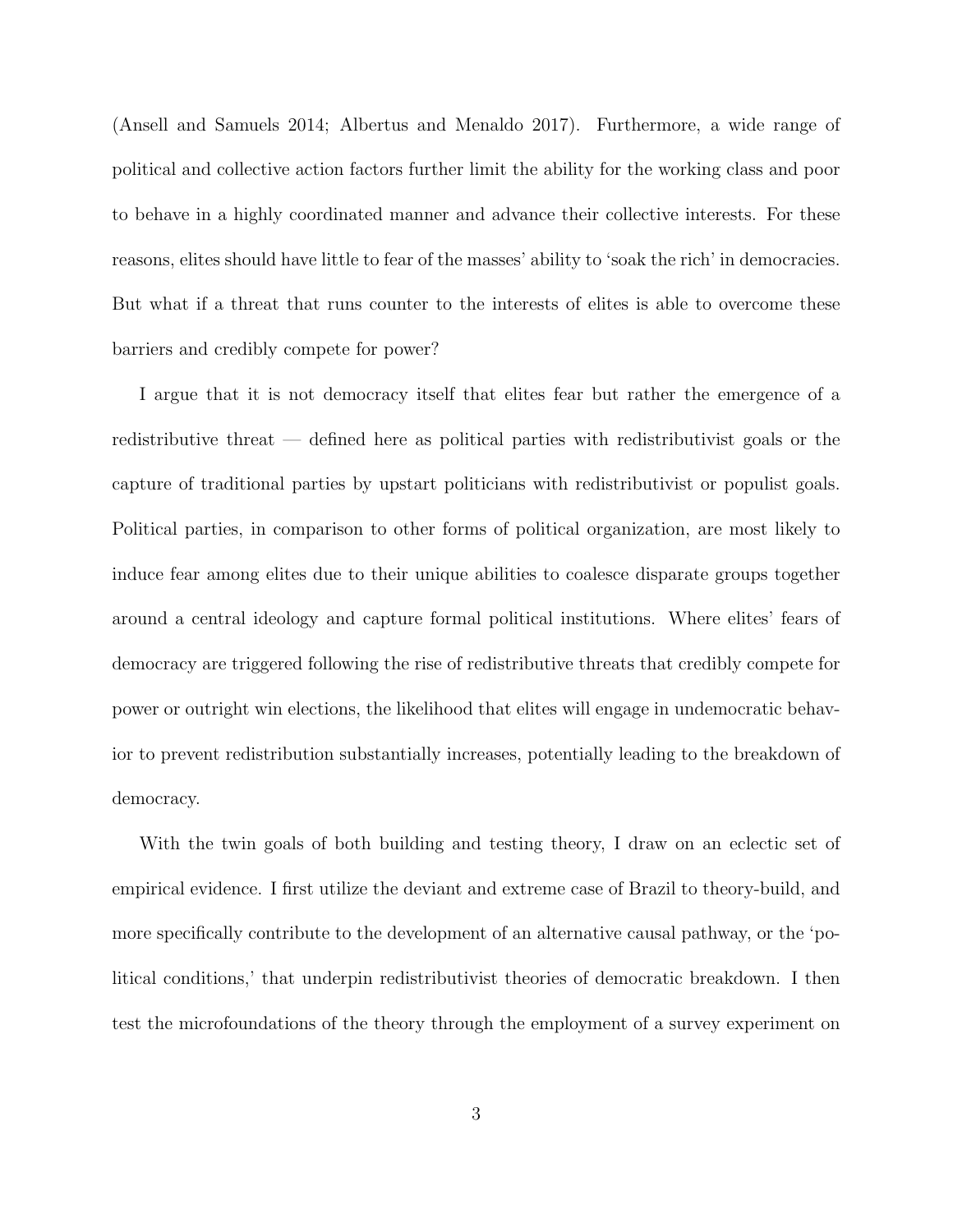a sample of 103 contemporary Brazilian economic elites, showing that elites primed to think about redistributive threats are more likely to hold less favorable views towards democracy. Finally, I test the broader relationship between redistributive threats and democratic breakdown using a cross-sectional data set on 19 Latin American countries since 1900, finding that the likelihood of democratic breakdowns are significantly higher in the presence of a redistributive threat.

This article makes a highly focused, but important and necessary, contribution. It offers an alternative causal pathway for understanding democratic breakdown through a redistributivist perspective. Recent literature has refuted the empirical evidence of redistributivist theories of democratic breakdown (e.g. Haggard and Kaufman 2012; Soifer 2013; Slater, Smith, and Nair 2014; Ansell and Samuels 2021). I break from a purely structural account and seek to theoretically develop the political conditions that connect highly unequal polities to the breakdown of democracy. Given that democracy is at best a highly imperfect form of governance for promoting redistribution, structural inequality is a poor proxy for the degree of fear elites have that their wealth or income will be redistributed in the future. There are many factors that inhibit redistribution — from formal institutions to barriers to political organization — that subdue the fears of expropriation among elites in democracies. Rather, fundamental to understanding what makes elites engage in authoritarian behavior is the presence of credible threats of redistribution in democracy. Not only does a focus towards how redistributive threats can trigger the breakdown of democracy have theoretical benefits for illuminating on how inequality affects democratic stability, but it also sharpens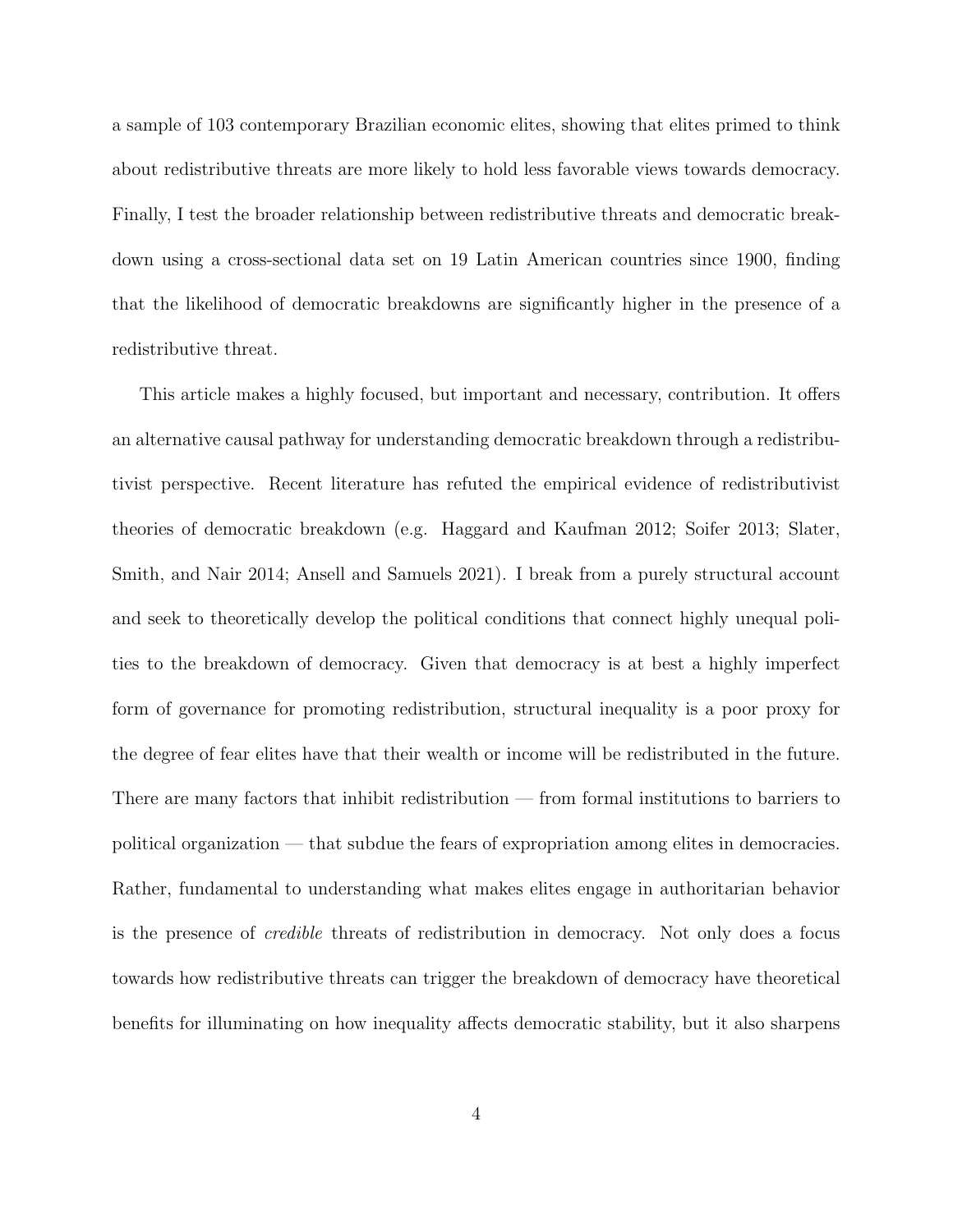the empirical accuracy of redistributivist theories of democratic breakdown by focusing on a more predictive causal determinant.

### Probing the Deviant and Extreme Case of Brazil

It has been assumed by many that democracy is inherently redistributive; an expansion of suffrage will allow the more populous, but economically disadvantaged, lower and middle classes to use their disproportionate voting power to elect redistributive-friendly politicians, resulting in the expansion of the welfare state and the amelioration of inequality over time (Meltzer and Richard 1981; Boix 2003; Acemoglu and Robinson 2006; McGuire 2010). While this assumption has served as a foundation for multiple theories, redistributivist theories of breakdown stress a perilous balance between the redistributive nature of democracy and elites' willingness to accept these conditions (Boix 2003, 37-38; Acemoglu and Robinson 2006, 37). High inequality in democracies threaten the economic position of elites  $-$  the greater the demand among the masses to soak the rich, the higher the likelihood that elites will engage in a preemptive coup to avert the risk of expropriation of their income and wealth.

Despite these theoretical contributions, redistributivist theories of breakdown have come under scrutiny for a lack of empirical relationship between inequality and democratic breakdown. In a thorough qualitative analysis, Haggard and Kaufman (2012) find less than half of breakdowns align with redistributivist expectations, while Ansell and Samuels (2021) apply a bevy of quantitative analyses to show that inequality is a poor predictor for democratic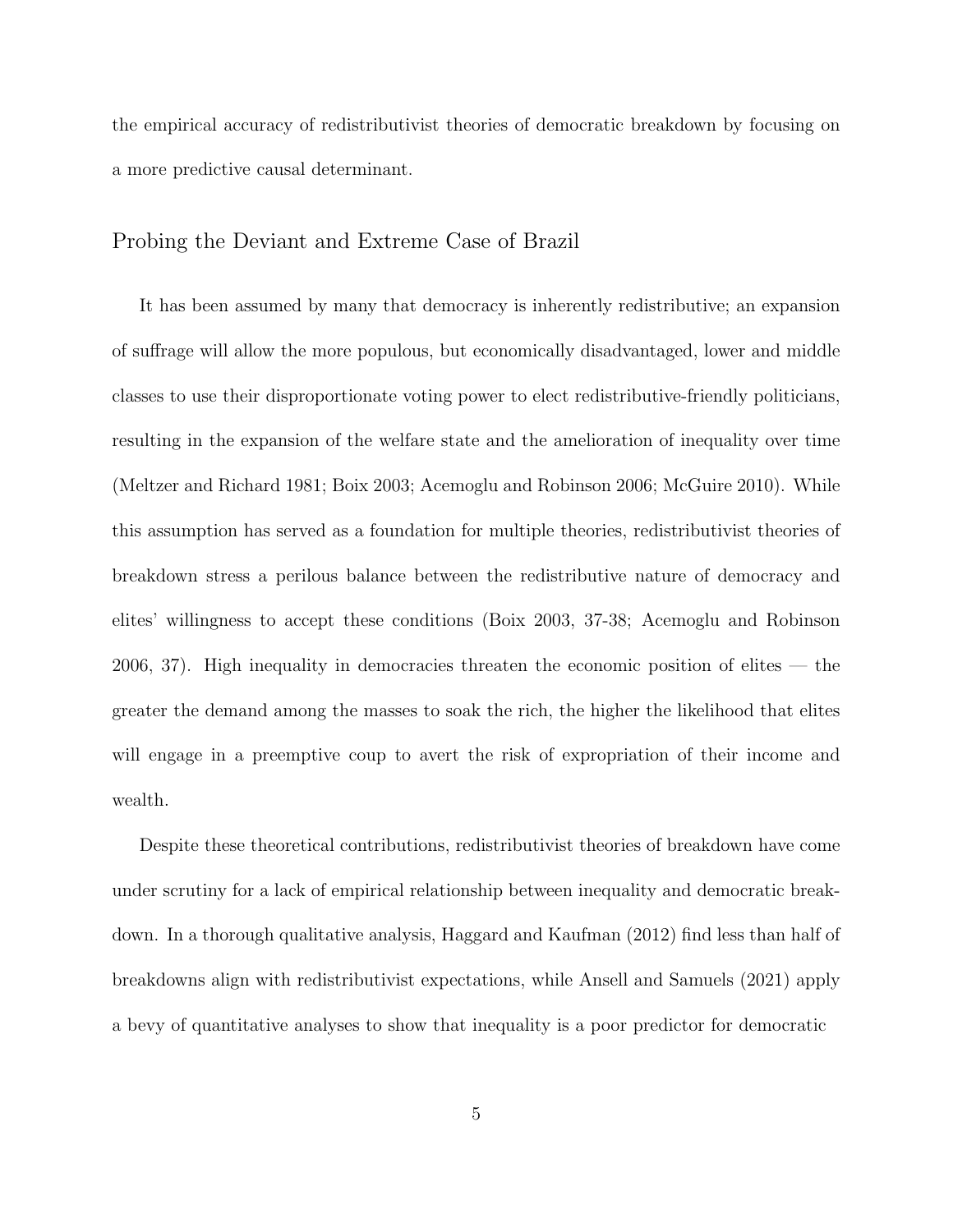

quality and survival. Furthermore, Slater, Smith, and Nair (2014) find that democracies that redistribute more income are less likely to breakdown.

I do not seek to rehash these important empirical debates. Rather, the goal here is to map the broader relationship in search of outliers, in order to leverage their properties to better understand the relationship between inequality and democratic breakdown. To those ends, I plot the bivariate relationship between structural inequality and the cumulative number of democratic breakdowns among Latin American countries since  $1900<sup>1</sup>$  As Figure 1 shows, there is a positive relationship between inequality and democratic breakdown, albeit a weak one. More importantly, there are two clear outliers: Argentina and Brazil. Argentina has experienced among the most democratic breakdowns since 1900 yet has the lowest average inequality in the region. In contrast, Brazil is the most unequal country in the region but

<sup>&</sup>lt;sup>1</sup>The y-axis is total number of episodes where either a democracy or semi-democracy has a major democratic violation, as per coding rules of Mainwaring, Brinks, and Pérez-Liñán (2009). The x-axis is the mean of all pre-tax, pre-transfer income Gini observations since 1900, sourced from the Standardized World Income Inequality Database (SWIID).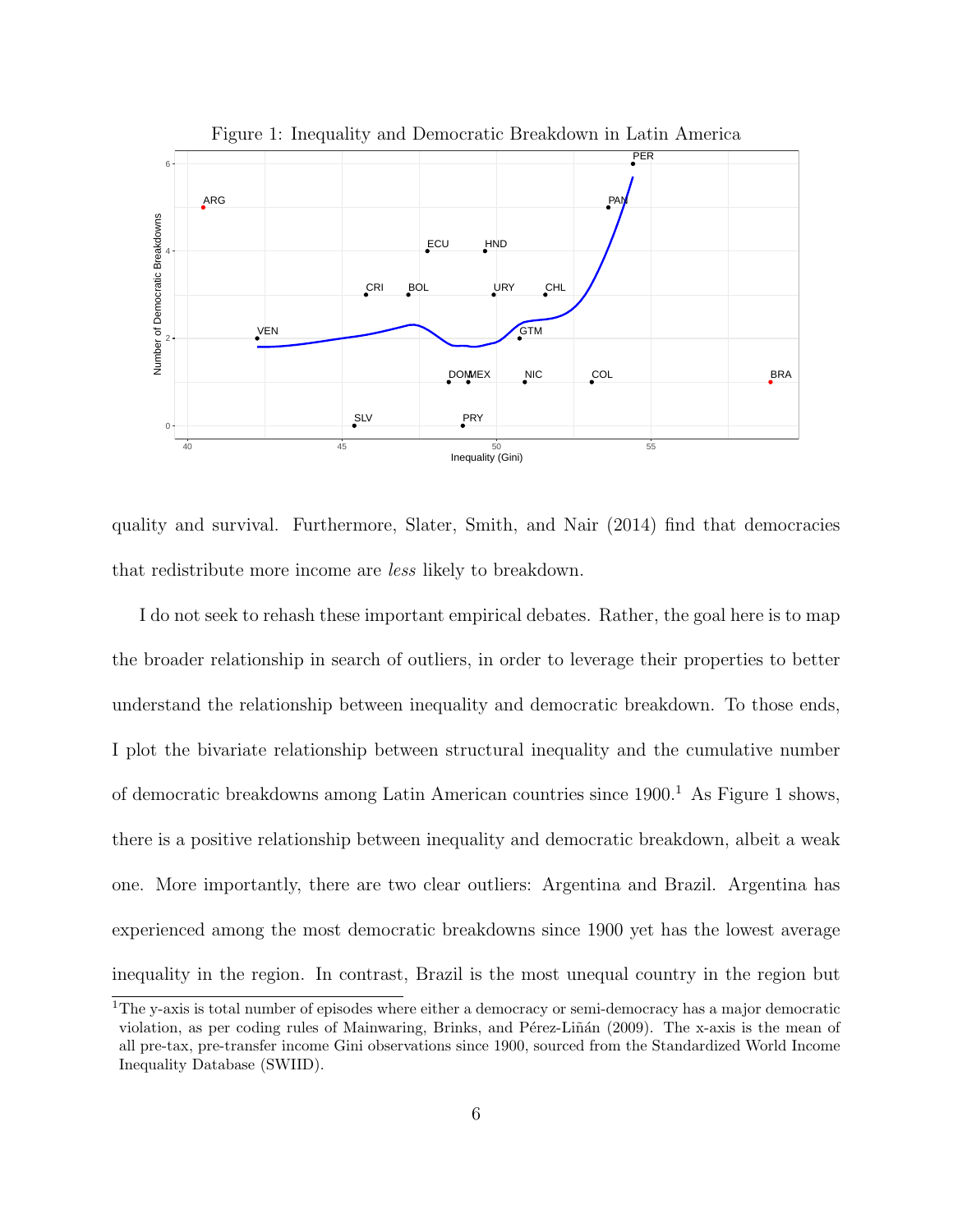only experienced one democratic breakdown.

I select the case of Brazil for its particularly high extremeness and deviance from theoretical expectations. No case selection strategies are more appropriate for theoretical exploration than choosing cases which deviate from theoretical expectations and possess extreme values on the independent variable (Gerring 2007; Seawright 2016). In particular, extremeness on the independent variable is highly effective for parsing out alternative causal pathways, due to the high probability that the pathway of interest is capturing a large share of the overall effect connecting X with Y (Seawright 2016, 509). Furthermore, deviant cases — due to their abnormal error terms — are especially helpful for identifying causal heterogeneity, providing an especially robust environment to discover new information about causal pathways (Seawright 2016, 504). Brazil exhibits the highest extremeness on average inequality, with a standardized z-score of 2.18. Brazil is also deviant, given that it possesses staggeringly high inequality yet has experienced only one episode of democratic breakdown despite nearly six decades of democracy.

While deviant and extreme cases can be powerful tools for theory-building, it is also important to point out what this case study is not designed to do. Although case studies in comparative politics have often traditionally been utilized to test theories or alternative causal mechanisms, it is used for largely the opposite purpose here: Brazil provides a space of gestation to build an alternative redistribuvist theory of democratic breakdown. In turn, we should not be overly concerned with a full account of Brazil's political history, which is outside of the scope of this article, or the accuracy of the theory developed later in this article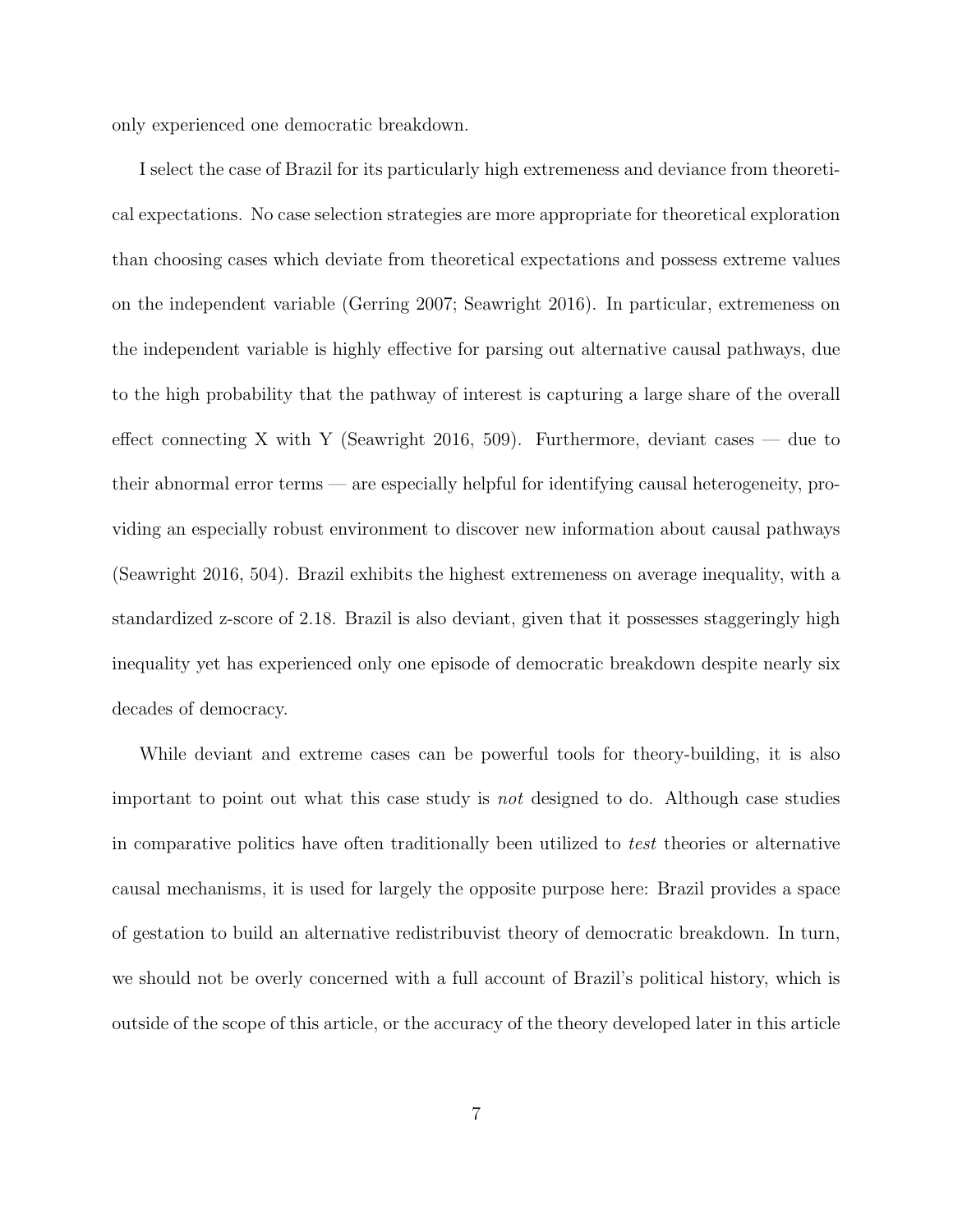and its relation to the case of Brazil. Rather, Brazil supplies the first basic set of "political conditions" that connect inequality to democratic breakdown, which are then theoretically built upon later in the article.

#### República Populista, Goulart, and the Golpe de '64

Brazil's first true experiment with democracy — the 'Fourth' Republic — began in 1946 following the resignation of the revolutionary and populist authoritarian regime led by Getúlio Vargas. While moderate Eurico Gaspar Dutra's victory marked a clear break from the previous regime, at least a portion of the previous regime's popular base entrenched itself in the Partido Trabalhista Brasileiro (PTB). Yet, the PTB was also heterogeneous and the pro-Vargas left-wing and populist factions found themselves among a diverse set of conservative, moderate, and clientelistic networks, reducing their power and rendering the Brazilian left largely non-threatening to many elites. Even when Vargas returned to power in the democratic election of 1950, his inability to build coalitions against the more unified conservative opposition led by the União Democrática Nacional (UDN) contributed to his political demise and eventual suicide in 1953.

Serious trepidation towards democracy began to emerge when President Jânio Quadros unexpectedly resigned from office in 1961. Quadros's resignation sparked a political crisis, given that João Goulart, a former protégé of Vargas, was next in the line of succession. João Goulart was looked upon with contempt by conservatives and the military primarily because of his sympathy towards left-wing politics (Dulles 1978, 250-251). Before Goulart even took office a military junta was formed, requesting his immediate impeachment. The fears of top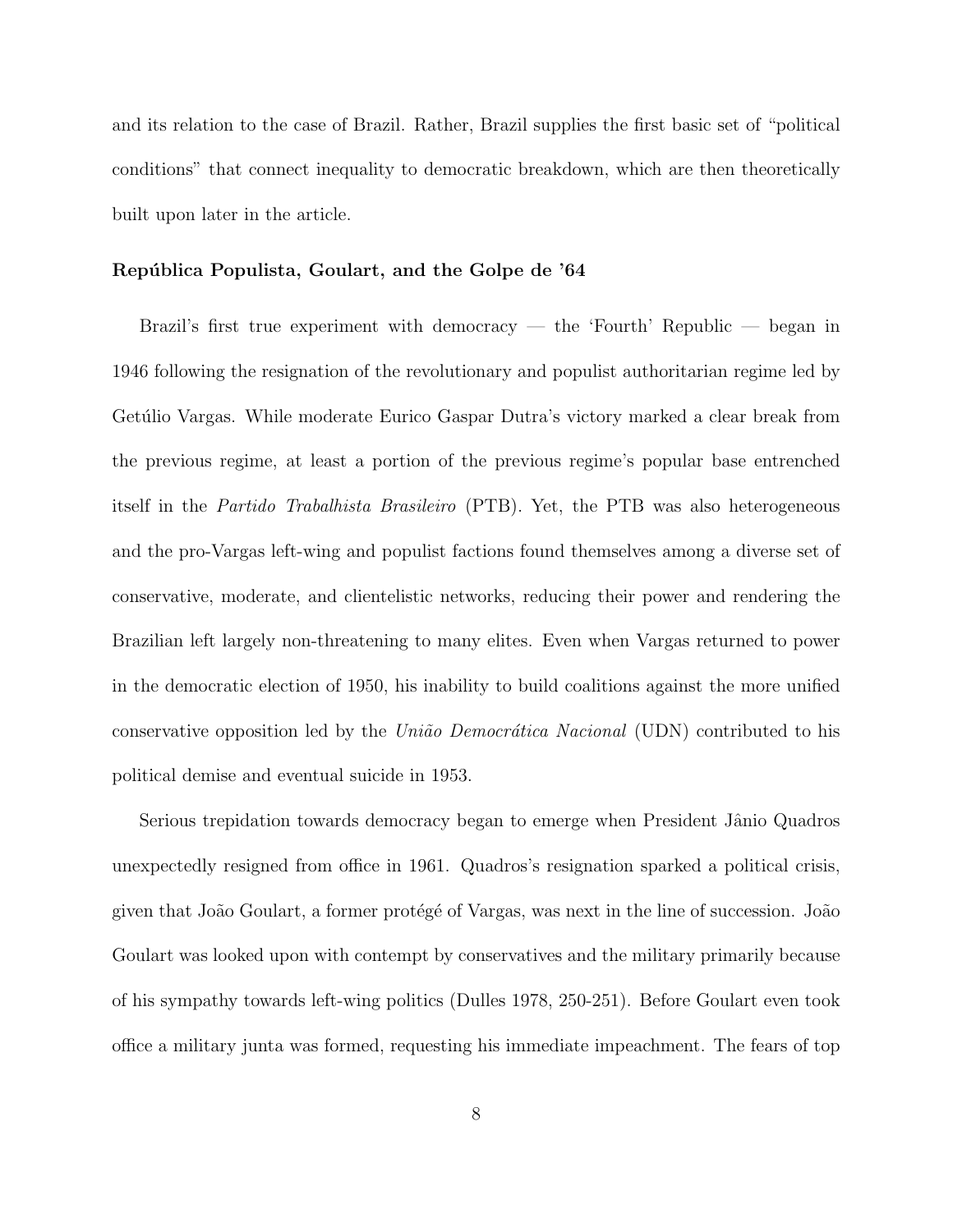military officials were clear:

"At the time that he was Minister of Labor João Goulart has already clearly demonstrated his ideological tendencies encouraging and even promoting successive and frequent agitations in organized labor circles, with evident political objectives and prejudice against the real interests of our working classes. And it is no less true that there was a broad infiltration that, around that time, took place in the Ministry, even in key positions within the administration, no less in labor unions, active and known agents of international communism, in addition to countless leftist elements" [translation by author].

— 'Mensagem 471' (Manifesto from Military Junta), August 30, 1961<sup>2</sup>

These type of concerns were also shared by many economic elites and conservative politicians from the UDN. However, legislators were reluctant to cowtow to the military's demands, fearing that blocking Goulart from taking office would have deleterious effects on democracy and undermine their own power in the future.<sup>3</sup> Eventually a compromise was reached, permitting Goulart to become president conditional on the severe curtailing of his powers (Labaki 1986, 102–133).

The rise of Goulart was not the only political development that elites found threatening in the early 1960s, as both a growing incorporation of the urban and popular sectors into parties and the PTB's movement to the left exacerbated their concerns. Although mass incorporation was far from exemplary in 1946-1964 Brazil, growing urbanization and popular sector organization, particularly among the political left, drew power away from traditional rural clientelistic and oligarchic machines towards more mass-based parties (Hagopian 1996, 63-72; Mainwaring 1999, 71-83). The dominant faction within the PTB also veered to the left, aligning the party with more redistributive-seeking ideologies and enhancing polarization between the PTB and conservative UDN (Santos 1987). Throughout much of the 'República Populista' the three major political parties remained

 $2Andrade$ , Auro Moura. 1985. Um Congresso contra o arbítrio: diários e memórias. Rio de Janeiro, RJ: Nova Fronteir.

<sup>3</sup>Congressional debates reveal relatively minimal support for the military's proposals, particularly among the left and center-left. See: Anais da Câmara dos Deputados de 29/08/1961, pgs. 71-213.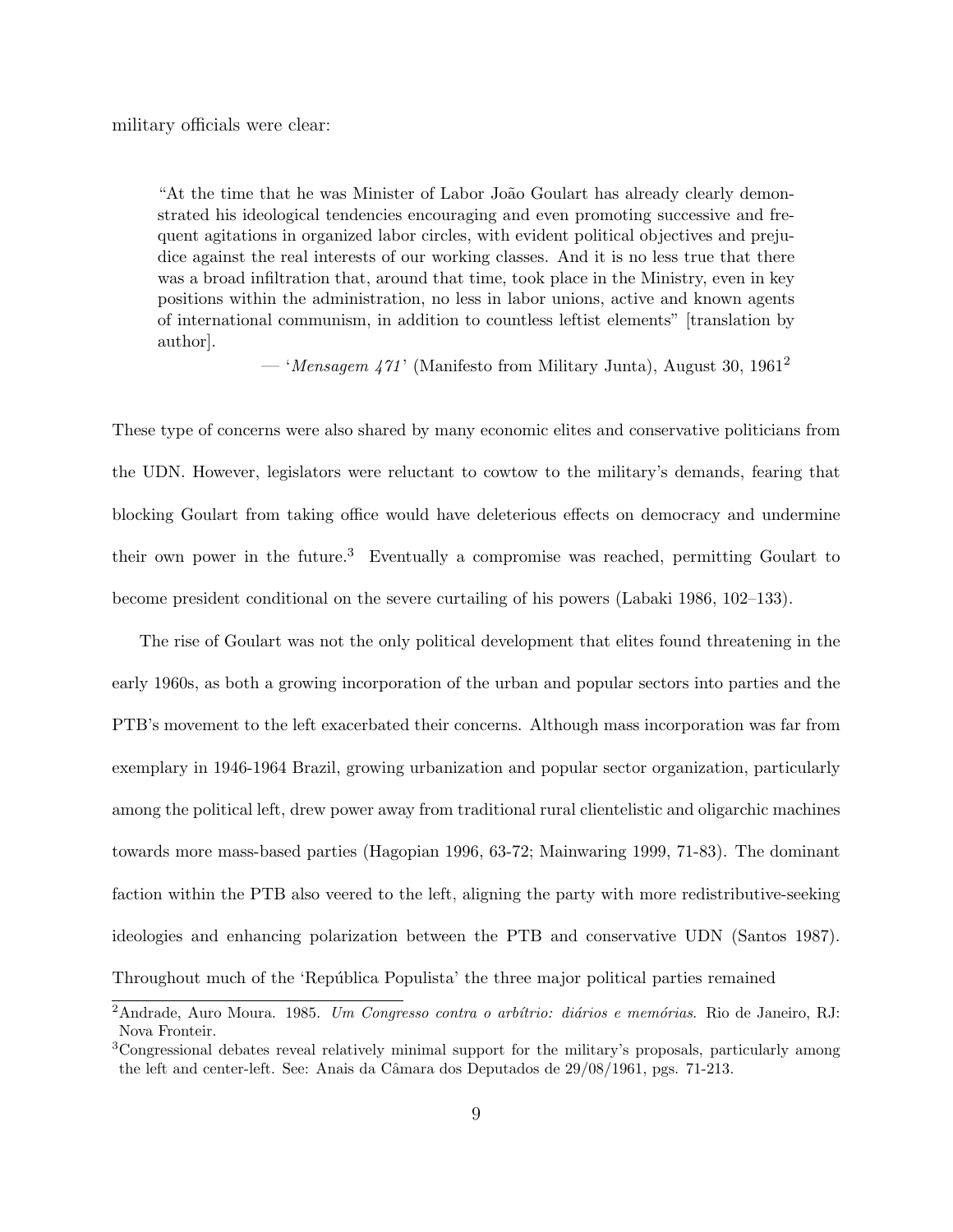|            | Absolutely Necessary | Necessary | Not Necessary Don't Know |        |
|------------|----------------------|-----------|--------------------------|--------|
| São Paulo  | $40\%$               | 39%       | $7\%$                    | $14\%$ |
| Araraquara | 39%                  | 24\%      | 7%                       | 30%    |
| Avaí       | 52%                  | 17%       | 6%                       | 25%    |

Table 1: Public Support for the 'Reformas de Base' in the State of São Paulo, March 1964

Source: Instituto Brasileiro de Opinião Pública e Estatística, Arquivo Edgard Leuenroth.  $N = 950$ .

ideologically anchored due to their inherent heterogeneity, yet in the early and mid-1960s the PTB and UDN began to sort themselves along a clear redistributivist-conservative dimension.

Goulart then broke with centrist factions within the PTB (Skidmore 1967, 224-233), as well as signaled hard movement to the left in speech on March 13 1964 that called for a series of social reforms: the 'Reformas de Base.' The reformas de base were ambitious and expansive; Goulart called for land reform, in addition to other social reforms, as well as the socialization of profits from the banking sector. Despite the popularity of the reformas de base (see Table 1), the opposition to these reforms among landed elites, the business sector, and conservatives was intense (Skidmore 1967, 246-247; Cohen 1987, 40). To advance these reforms, Goulart formed a coalition — the 'Frente Popular' — comprised of left-wing factions in the PTB, other major and minor parties, and trade unions (Ferreira 2013, 131). The combination of the PTB's movement to the left, as well as Goulart's efforts at realigning the PTB with other left-wing parties and groups, clearly signaled the emergence of a significant redistributive threat to elites and conservative circles. Just over two weeks later the military deposed Goulart in a coup on 1 April 1964, ushering in two decades of military rule.

#### Nova República, the Rise of the PT, and the 2018 General Election

With organizational roots in the militant labor union movement at the center for the struggle for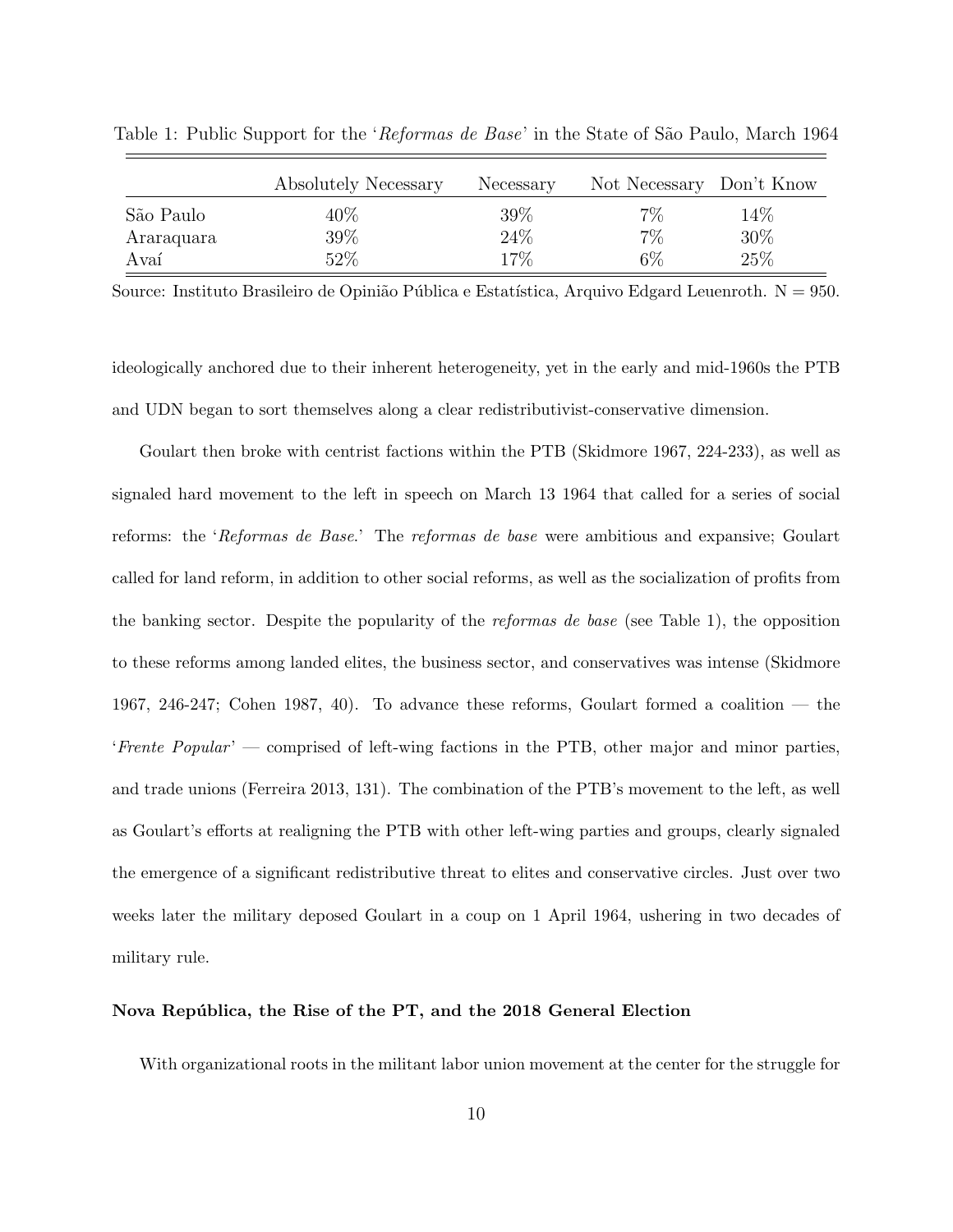redemocratization, the Partido dos Trabalhadores (PT) stood out in the Brazilian party landscape as both highly organized and a staunch advocate for the statist redistribution of wealth and income (Keck 1992). Unlikely many contemporary Brazilian parties based on clientelistic and weakly rooted organizational structures (Mainwaring 1999), the PT built a robust network of local grassroots organizational units, as well as embedded itself within a vast array of civil societal organizations (Keck 1992; Baiocchi 2005). Finally after three previously unsuccessful attempts, Lula and the PT won the presidency in 2002.

While the PT certainly heavily moderated its platform from one built on socialist principles in its formative years towards a center-left and less interventionalist counterpart (Hunter 2010), it is also true that under Lula Brazil experienced the most substantial, and unprecedented, wave of redistribution in its democratic history. Building upon reforms of his predecessor — President Fernando Henrique Cardoso of the center-right Partido da Social Democracia Brasileira — the Lula administration implemented a number of social policies, most notably the centralization and expansion of the *Bolsa Família* conditional cash-transfer program and a series of successive increases in the minimum wage. Coupled with strong economic growth driven by a commodities boom, as well as the social initiatives advanced under the PT, income inequality dropped by some 15 percent according to many measures of income dispersion. Yet, an ideology centered on advancing redistribution was not the only aspect of the PT that elites feared. The PT also became a credible, and highly successful, threat — nearly two-thirds of all Brazilians who identified with a party were supporters of the PT by 2010 (Samuels and Zucco 2015). Furthermore, the PT's early investment on their organizational capacity made them a consistent electoral threat every election and a mainstay as one of Brazil's most powerful parties in Congress.

With an impressive political machine behind a party that many elites considered to be a threat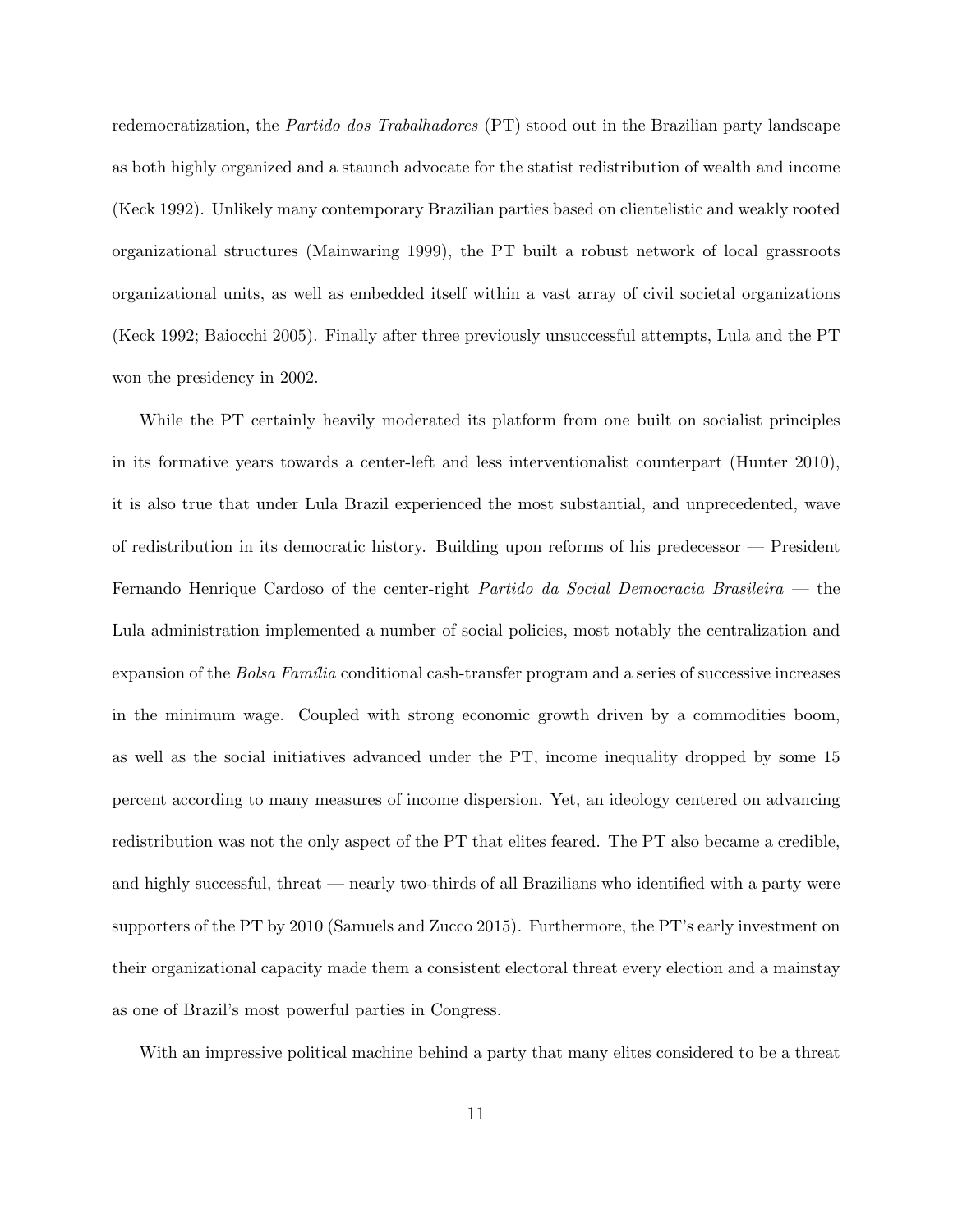to their interests, Brazilian democracy began to unravel. First, President Dilma Rousseff, Lula's hand-picked successor, was removed from office in 2016 following a highly politicized impeachment process. More importantly, when the heavily favored Lula attempted to rerun for president in 2018, he was imprisoned and barred from participating due to corruption charges laid in an investigation often referred to as the 'Lava Jato.' With its most popular candidate unable to run, the PT lost the election to Jair Bolsonaro. There is little doubt that Lava Jato was partly utilized as a means to undermine the PT and prevent Lula from being re-elected, as internal documents later leaked in the press revealed.<sup>4</sup> Furthermore, on 23 March 2021 the Brazilian Supreme Court ruled that key officials involved in the investigation were partial and lacked jurisdiction in the conviction of Lula, annulling the corruption charges, prompting his release from jail, as well as the restoration of his political rights.

## Elites, Redistributive Threats, and Democratic Breakdown

What does the case of Brazil reveal about the relationship between inequality and democratic breakdown? As a baseline, it shows that unequal democracies may never experience the type of redistribution that Meltzer-Richard models predict. While I have entirely focused on periods where a redistributive threats did emerge, Brazil's democratic history is more emblematic of a *lack* of redistribution than the emergence of redistributive threats — and these redistributive limits of democracy should provide clues to why many unequal one remain relatively stable.

Given the trepidation towards popular forms of democracy that may run counter to their economic and political interests, a common strategy elites have pursued is to 'lock in' institutions that prevent or mitigate future redistribution in democracies (Albertus and Menaldo 2017, 584). Many

<sup>4</sup>See, for example: "Procuradores da Lava Jato tramaram em segredo para impedir entrevista de Lula antes das eleições por medo de que ajudasse a 'eleger o Haddad," The Intercept, 9 June 2019.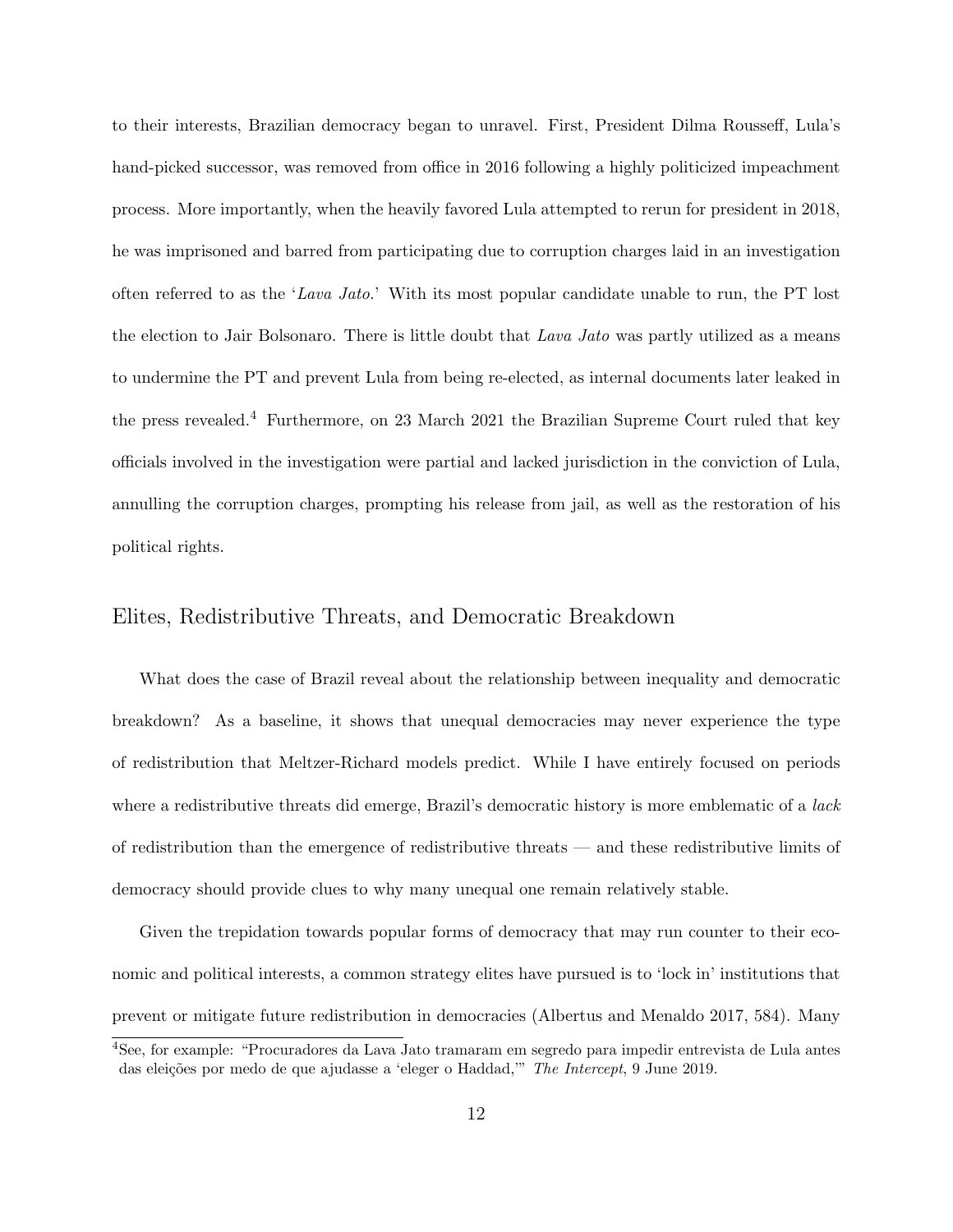of these locking institutions constructed by Latin American elites were designed to hinder access to political power for the popular sectors, such as for example the long-lasting 1886 Colombian and 1957 Argentine Constitutions that required senators to own property and possess minimum incomes of 20 times the national average.

Outside of institutions designed to exclude certain parts of society from power, elites have also long feared the potential dangers of political parties in democracies, particularly their vulnerabilities of becoming vessels for the masses or popular factions to pursue power. The Founding Fathers held deep reservations of their populist tendencies, with Alexander Hamilton famously stating that party-spirit was a "most fatal disease" of stable governance.<sup>5</sup> Simón Bolívar passionately argued for the concentration of political power in the Americas because the "party spirit had its origins in the social groups, assemblies, and popular elections, and these parties returned us to slavery."<sup>6</sup> These fears no doubt prompted efforts of institutional design to lay obstacles for parties. Madison was so fearful of the rise of 'factions,' that he spent much time advocating for, and eventually succeeding in, the codification of a complex set of formal institutions designed to quell their power or ability to capture all branches of government.<sup>7</sup> It should be no surprise then that many locking institutions have directly targeted political parties, such as baking in roughly 50 percent representation from conservative parties and the outright banning of working class parties.<sup>8</sup>

Brazil is certainly no exception, as dating back centuries Brazilian elites have either been skeptical of the utility of political parties or outright hostile to them (Lamounier 1974). For

 ${}^{5}$ Hamilton, Alexander. *The Defence No. I*, [1792–1795].

 ${}^{6}$ Bolívar, Simón. *The Jamaica Letter: Response from a South American to a Gentleman from This Island*, [1815].

<sup>&</sup>lt;sup>7</sup>See, most prominently: Madison, James. Federalist  $#10$ , [1787].

<sup>8</sup>Chile's 1980 Constitution written under military dictatorship famously implemented a bimodal system that effectively capped left or center-left parties at roughly half of the seats of the national legislatures. Guatemala's 1956 Constitution, for example, explicitly outlawed the Partido Guatemalteco del Trabajo.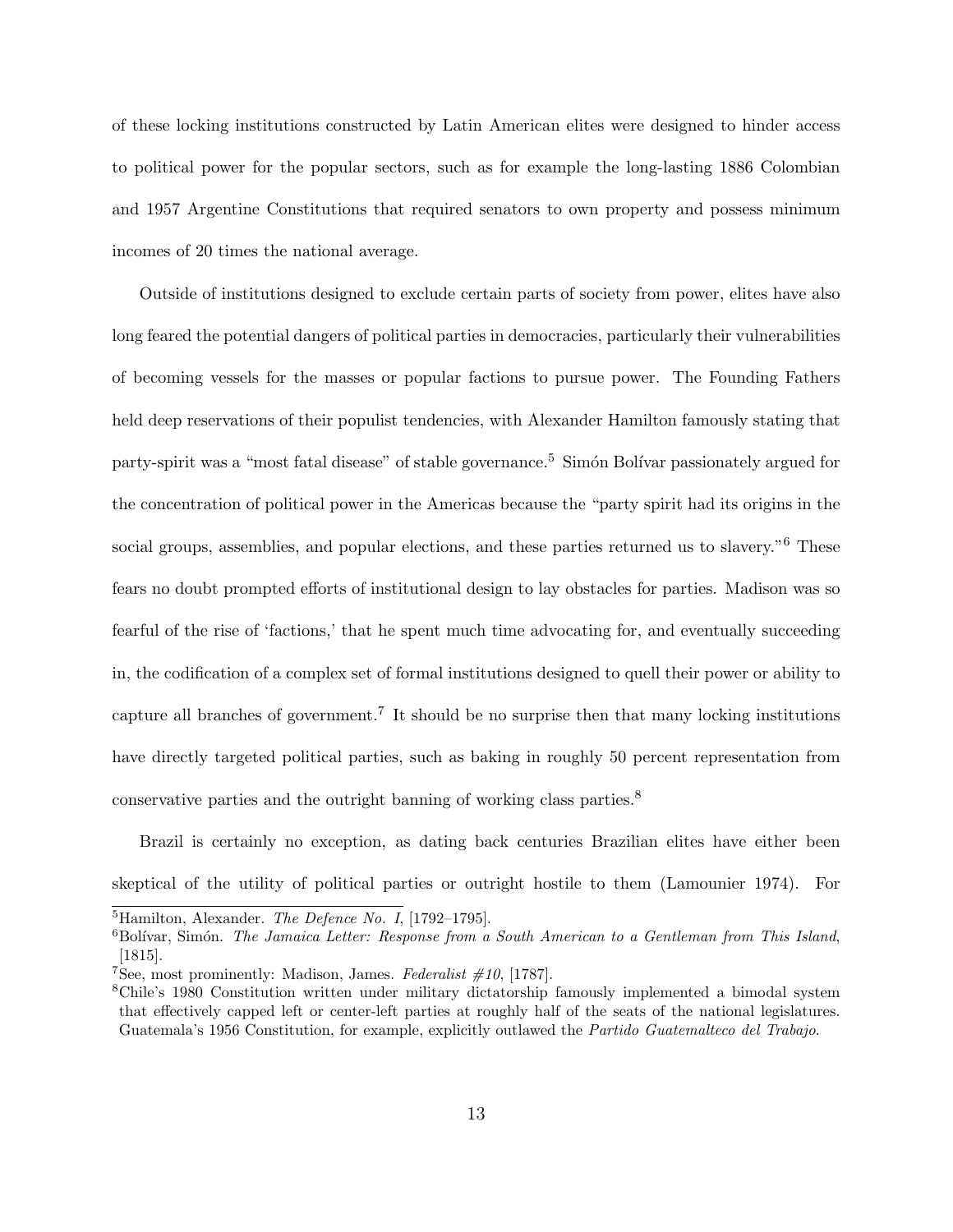much of early Brazilian history, parties were only permitted to advance the narrow interests of the oligarchic elite, and were eliminated in cases where they ran counter to the interests of those in power (Mainwaring 1999). Indeed, the political compromise reached between the legislature and military to convert Brazil into a parliamentary system in an effort to clip the powers of Goulart was a naked form of 'locking' — Brazilian elites purposely constrained the powers of the presidency and cabinet to prevent a redistributive threat from advancing their agenda. Contemporary elites during and following redemocratization were also reluctant to invest in strong parties (Power 2000), where a number of institutions and an unfavorable electoral system were constructed to limit the organization of parties and the party system.

Institutions are not the only limiting factor to redistribution, as strong political organization centered around a redistributive agenda has often proved elusive in many democracies. Revolutions from below aimed at displacing elites and fundamentally altering the economic and political system have been exceptionally rare (Skocpol 1979). Redistributive demands are less concentrated in the lower and working classes, and more diffused across society, than previously believed (Blofield and Luna 2011; Morgan and Kelly 2017; Bogliaccini and Luna 2019). Even when the popular sectors have organized in Latin America, it has often been co-opted by the state (Collier and Collier 1991), or largely subsumed inside of heterogeneous and elite-based political parties (Roberts 2014). Also common is clientelism being harnessed as form of welfare state where votes are exchanged for short-term distributional goods (Kitschelt 2000; Kitschelt and Wilkinson 2006), leading to both the dampening of political organization centered on redistribution and the long-term persistence of inequality. Brazil has been no stranger to the latter, where clientelism contributed to the continued fragmentation of society and a lack of equity-enhancing social reforms following democratization (Weyland 1996). In turn, given wide latitude to construct locking institutions into the system, as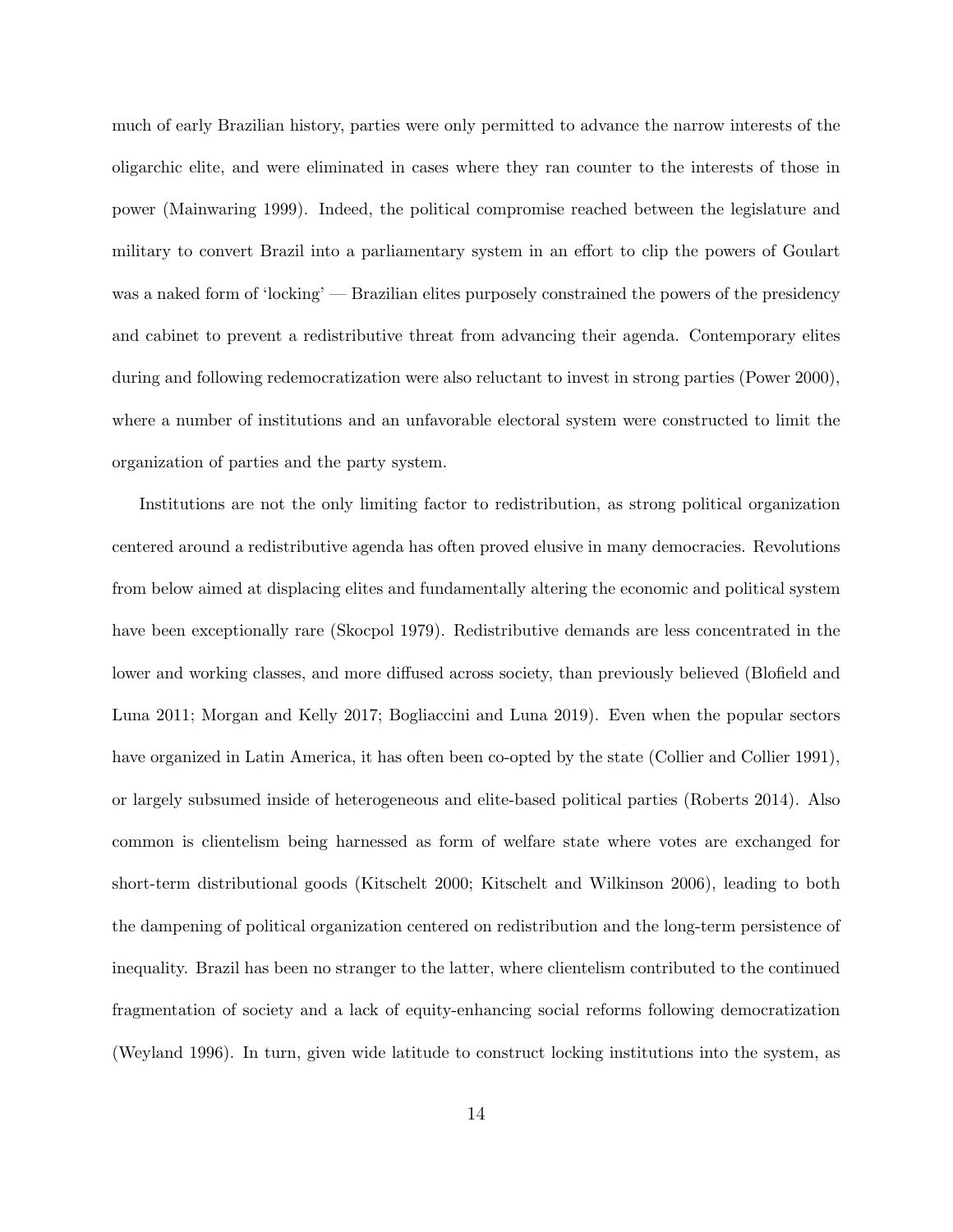well as a number of other political conditions that inhibit redistribution, elites should have little fear of democracy itself — even highly unequal ones.

The deviant and extreme case of Brazil should also reveal another key linkage between inequality and democratic breakdown: Brazil's democracy has been on its most shaky ground when a political party aligned with redistributivist principles was able to emerge and threaten elites. If elites have long feared political parties, and parties aligned with redistributive agendas have been at the root of the weakening and breakdown of democracy in Brazil, what makes them so particularly threatening to elites interests?

#### Political Parties as Redistributive Threats

I argue that political parties are the organization most capable of challenging the socioeconomic status-quo due to two primary reasons: (1) political parties are capable of coalescing individuals and groups around a shared collective ideology, and (2), are uniquely capable of capturing formal political institutions to implement substantive economic and social reform.

Political parties are extremely powerful institutions for constructing collective identities and coalition-building. While the formation of political parties is in part dependent on already existing conflicts or social cleavages (Lipset and Rokkan 1967), parties themselves contribute to the crystallization of political and social identities (Green, Palmquist, and Schickler 2002). This process of identity formation is both dynamic and self-reinforcing; individuals may associate with a party because they self-identify with what that party already represents, but individuals also begin to take on additional traits of that identity over time. Parties are also instrumental in performing a binding function, holding disparate social groups together around collective identities (De Leon, Desai, and Tuğal 2009). Both of these aspects — the ability for parties to mold political identities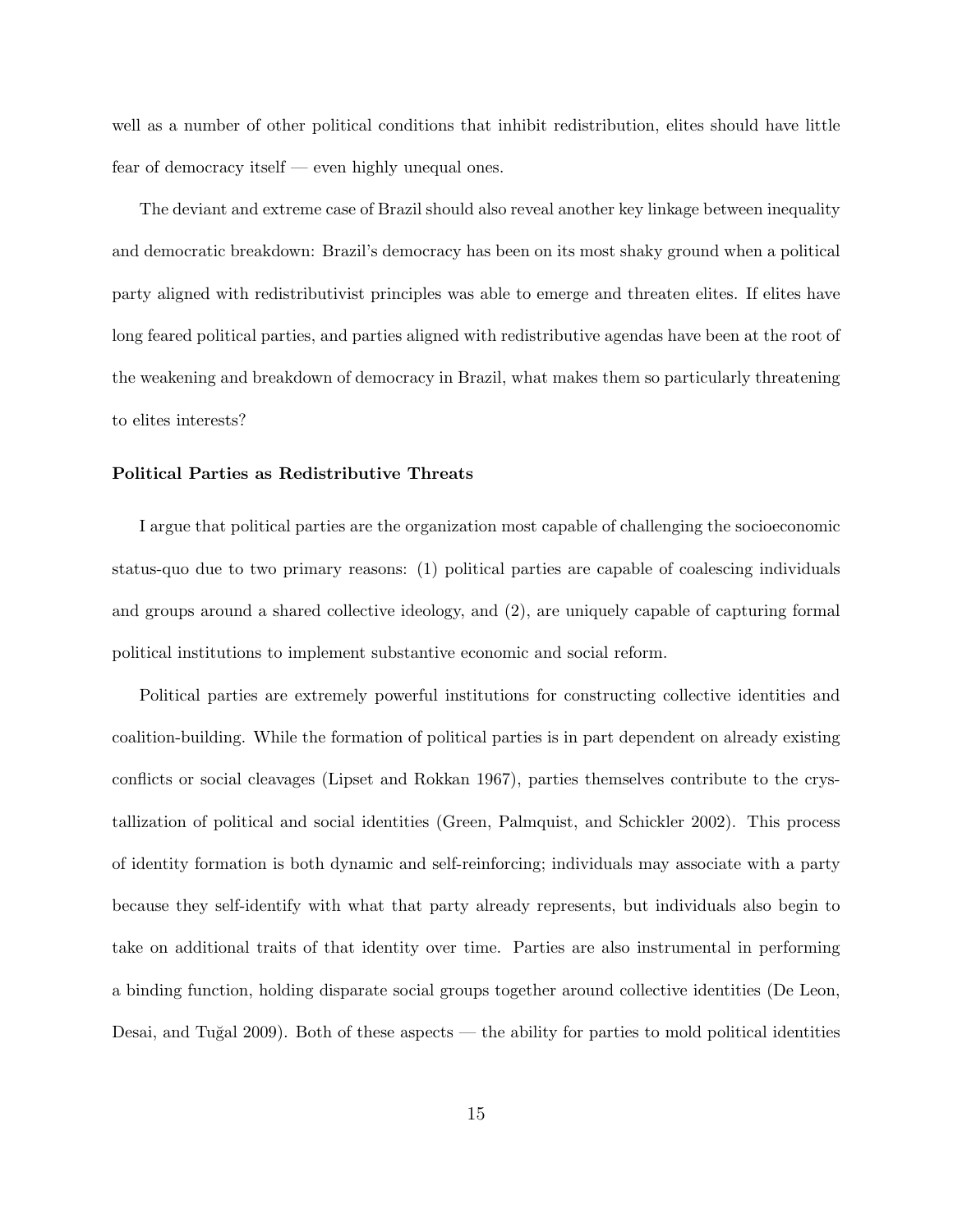and strengthen bonds between disparate social groups — provide an opportunity structure for the emergence of a redistributive threat. Individuals with previously weak redistributive interests may take on or solidify those views if they identify with a redistributive-friendly party than other alternatives. Given the highly fragmented nature of the lower, informal, and working classes in the developing world (e.g. Roberts 2002; Doner and Schneider 2016), political parties may be the only representative institution capable of coalescing together such discombobulated economic, social, and political groups around a collective populist or redistributive ideology.

The case of Brazil illustrates how certain political parties, even in party systems often classified as "inchoate," can effectively bind together social groups or classes. It is difficult to understate the political stranglehold traditional oligarchs had over Brazilian politics during 'café com leite' era — the urban and informal sectors were disenfranchised and largely excluded from its political system for decades. This political history, as well as the authoritarian military regime, had profound impacts on the structuration of Brazilian society and the fragmented nature of its popular sectors (e.g. Mainwaring 1987; Weyland 1996). Yet, the PTB provided the seeds of a collective identity among disparate urban and working classes centered on populist and redistributivist ideas propagated by major political leaders such as Leonel Brizola, João Goulart, and Getúlio Vargas. The PT has served much the same function, stitching together fragmented social groups and classes across many highly varied regions of Brazil around left-wing and social democratic ideologies.

Second, political parties are dangerous to elites due to their unique ability to launch multiple individuals into elected positions and capture formal political institutions. The legitimate exercise of political power in democracies runs predominantly through political parties. There exists no other organization so accessible to the public with greater potential to capture and control the legislative and executive branches, as well as significantly shape policy-making or redistributive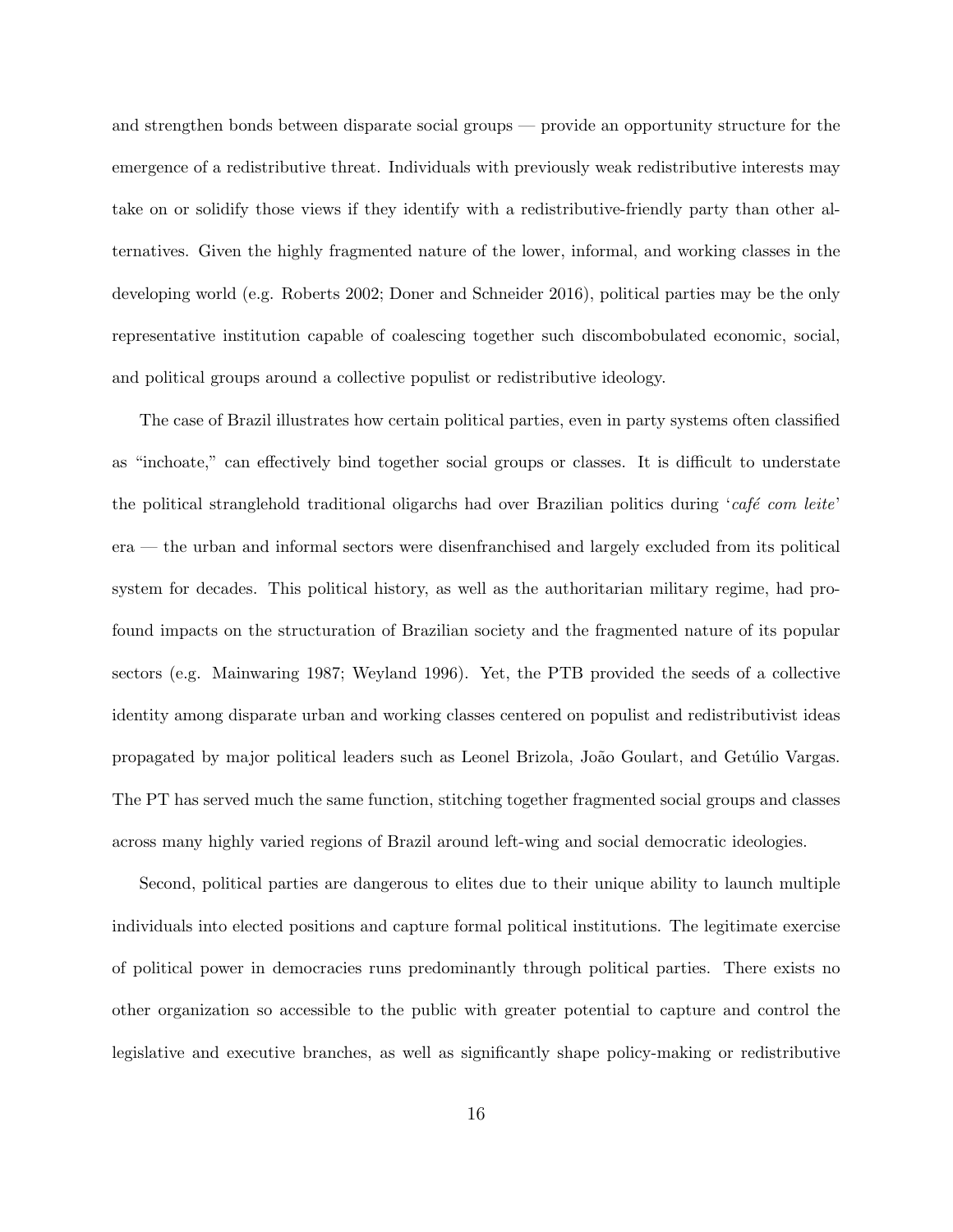outcomes. Many of the world's most robust welfare states were constructed following the emergence of organized social democratic parties that were able to capture the political system (Stephens 1979; Huber and Stephens 2001; Huber and Stephens 2012). That does not imply that other forms of political organization — from labor unions, to interest groups and social movements — cannot induce policy change. However, substantive changes to taxation systems or the implementation of broad and redistributive social programs necessarily requires some degree of concentrated power within formal political institutions, the latter of which is unlikely in the absence of organization through political parties.

Taking these functions together, political parties are indispensable for overcoming institutional and societal obstacles that impair individuals' and groups' ability to coalesce together and push for redistributive outcomes. Despite these benefits of political parties for redistribution, it does not follow that the emergence of redistributive threats are *quaranteed* in unequal societies nor are political parties necessarily effective at redistributing wealth or income. Many political parties provide very little redistributive function, and may even be antithetical to redistribution. There remains profound variation in the types, or behavior, of political parties and party systems across all polities, and societies may be ruled by highly oligarchic and elitist parties for decades, never see the rise of a redistributive threat or upstart populist, or be marred in an endless cycle of inchoate party systems with little to no organization. Rather, in the event that a redistributive threat does emerge to challenge the socioeconomic position of elites, it is most likely to come in the form of a political party.

#### Redistributive Threats and Democratic Breakdown

Even in the most optimally designed institutional environment, no democracy is immune from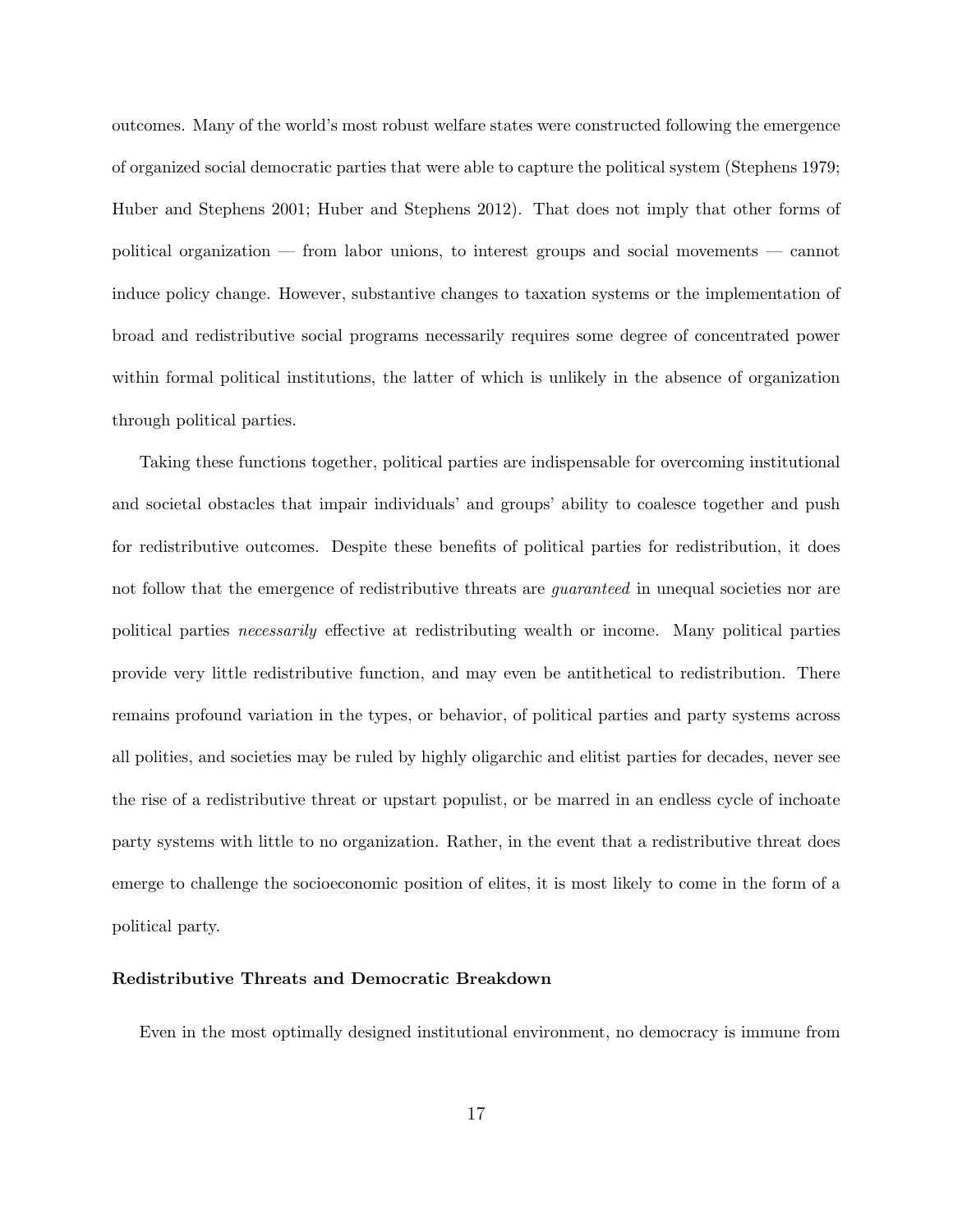the potential emergence of a highly organized party with redistributive goals or the capture of a traditional party by an upstart redistributivist or populist. This is particularly true in unequal societies, which may provide fertile ground for the economically disadvantaged to organize in advance of their redistributive interests (Lipset 1959; Gurr 1970; Dahl 1972; Boswell and Dixon 1993). Although the emergence of redistributive threats is certainly not *inevitable*, over the *longue durée* highly unequal societies with exclusionary institutions are likely to eventually breed the rise of a political party that, at least in part, is centered on the redistribution of income or wealth. Then, in the event of the emergence of a redistributive threat, what is likely to occur?

I argue that redistributive threats are fundamentally destabilizing to democracy because "all that really matters for democratic stability is that economic elites feel secure" (Coppedge 2000, 111). Virtually all democracies rest on some type of coalition or equilibrium forged between economic and political elites.<sup>9</sup> However, the emergence of a redistributive threat with interests diametrically opposed to those of economic elites ruptures the stability of this coalition, often spurring behavior among elites to protect its survival. Given political parties' unique abilities to both forge crosscutting coalitions around a central ideology of expropriation or redistribution and capture formal political institutions, the emergence of organized redistributivist parties constitute a credible threat to economic elites. The fears that elites harbor in response may not even need to congruent with reality (Weyland 2014), and may also be intertwined with fears of the degradation of democracy or political order (Weyland 2019). More important is whether redistributive threats instill enough fear in economic elites to engage in, or at least pressure political elites to undertake,<sup>10</sup> behavior

<sup>&</sup>lt;sup>9</sup>The precise make-up of any given democracy's coalition varies, as there is always some degree of competing elites and outsider factions (Albertus 2015). The basic assumption here is that the ruling coalition that underpins a democracy is comprised of at least some portion of economic elites.

<sup>&</sup>lt;sup>10</sup>While there is always overlap between economic elites and political elites in highly unequal societies, I conceptualize political elites as those that routinely occupy high positions in the political regime, including those in high ranking military positions.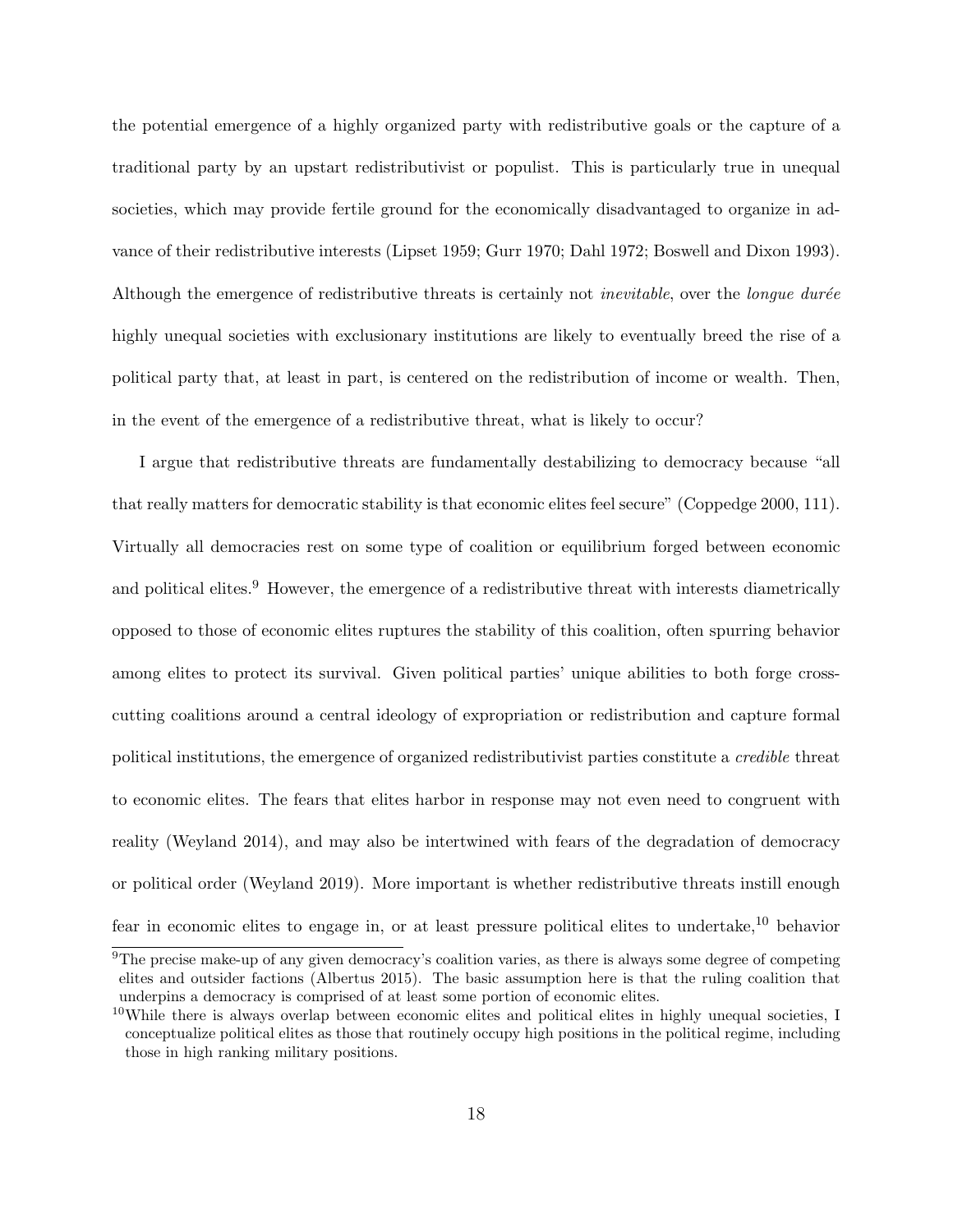with costs often associated with terminating democracy (Dahl 1972; Ansell and Samuels 2021).

Once a credible redistributive threat emerges, I argue that the likelihood that elites begin to engage in questionably democratic behavior in an attempt to undermine the redistributive threat substantially increases. Both economic and political elites accrue benefits from preventing redistributive threats from taking or consolidating power; economic elites wish to evade redistribution or expropriation, while political elites seek to remain the dominant political faction. First, elites will often manipulate electoral and political institutions to prevent certain candidates or parties from running in, or winning, elections. The types of behavior that fall under this category are varied; from utilizing electoral fraud, the preemptive postponement of an upcoming election, or the barring of political candidates or parties — as was the case when the highly favored Lula was barred from running in the 2018 Brazilian election for political motives. There also exists a range in gravity, from minor instances of questionably democratic behavior under the guise of political competition (i.e. modifying electoral rules in the lead-up to an election that favors one particular side) to the more serious (i.e. banning particular parties). However, all these strategies share the characteristic of involving the active attempt to undermine certain parties or candidates in elections through questionably democratic or undemocratic means. Although these actions do not necessarily lead to democratic breakdown — democracies can continue to hold elections and survive long after these developments — it at the very least undermines the quality of the democracy, or its future stability.

In the event that redistributive threats are able to win elections and capture the presidency and/or legislature, elites can also decide to engage in the active and undemocratic removal of elected officials, typically but not exclusively, through force or military coup. When a redistributive threat comes to power and begins to implement their redistributive agenda, elites are left with two op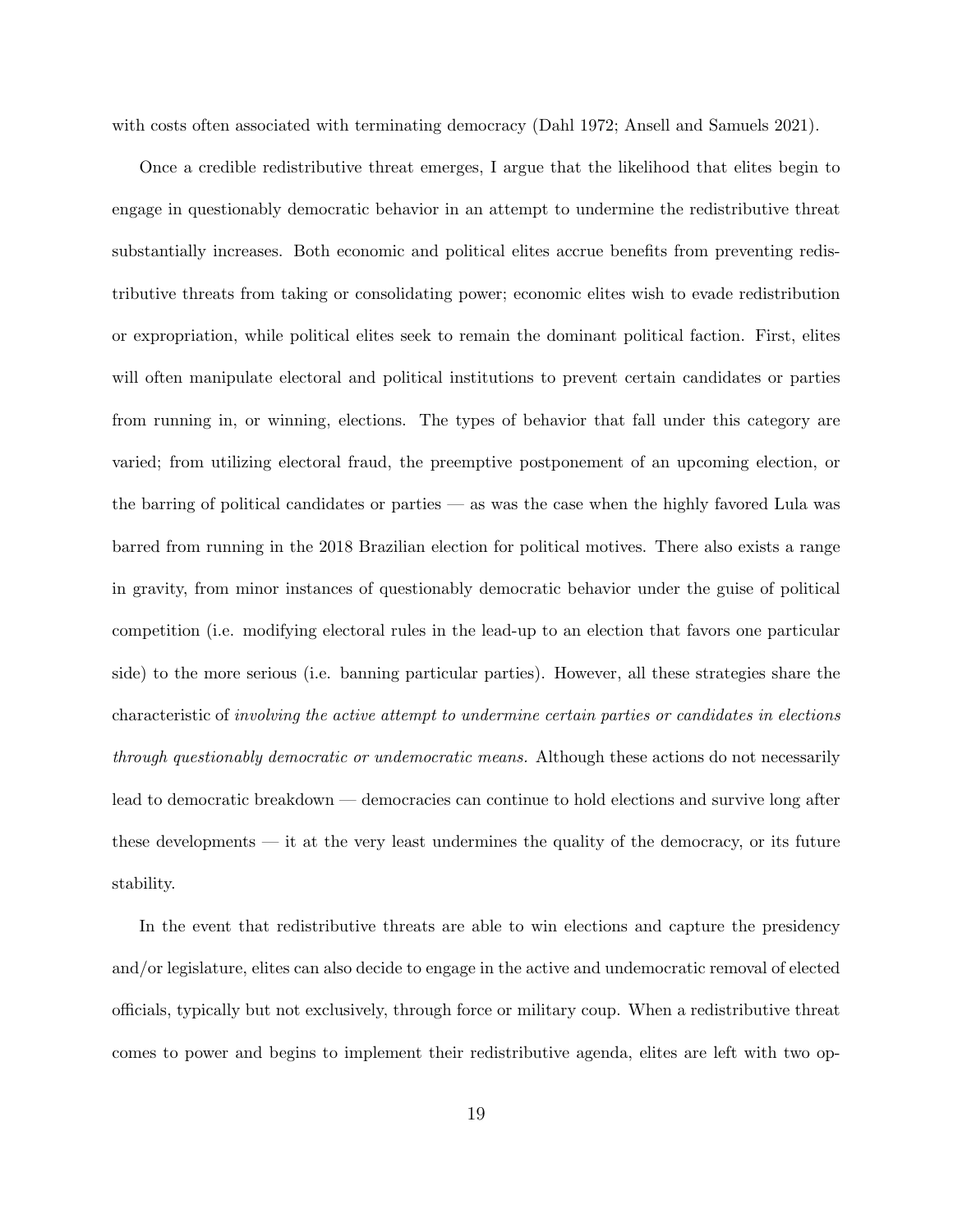tions: (1) choose to endure the period of redistribution, or (2), coalesce to remove the redistributive threat from power. Given that elites are likely to be particularly driven by loss aversion, there is a non-trivial probability of the latter despite the high costs associated with eliminating democracy. Indeed, authoritarian attitudes are likely to increase among elites when faced with a credible threat (Stevens, Bishin, and Barr 2006). Removing elected officials from office typically requires a complicit agreement between economic and political elites, where explicit or tacit support for the undemocratic ousting of the redistributive threat involves "selective benefits" (Houle 2009, 597- 598). That is, economic elites that fear redistribution are likely to receive privileges from the new authoritarian regime that carries out the coup. Contrary to behavior geared towards weaponizing electoral or political institutions against redistributive threats, there is little uncertainty that the removal of elected politicians or parties through undemocratic means marks a sharp breakdown of democracy.

We should not assume, *primae faci*, that when threatened elites will engage in undemocratic behavior while redistributive threats are wholly democratic actors; the process in which democracy can unravel following the emergence of a redistributive threat is dynamic. Elites do not possess a predisposition to engage in authoritarian behavior, and often have more favorable views towards tolerance and democracy than the general population (e.g. Sullivan et al. 1993). Furthermore, redistributive threats do not always behave in an entirely democratic fashion. Given the institutional obstacles often stacked against them, redistributive threats may apply tactics that skirt the democratic "rules of the game." In the case of Brazil, Goulart had skepticism of being able to garner the necessary legislative support for his reformas de base, and instead sought to implement the reforms through executive decree and expanded presidential powers (Skidmore 1988; 14-16). In other cases, redistributive threats themselves, in an effort to preemptively avoid removal or consolidate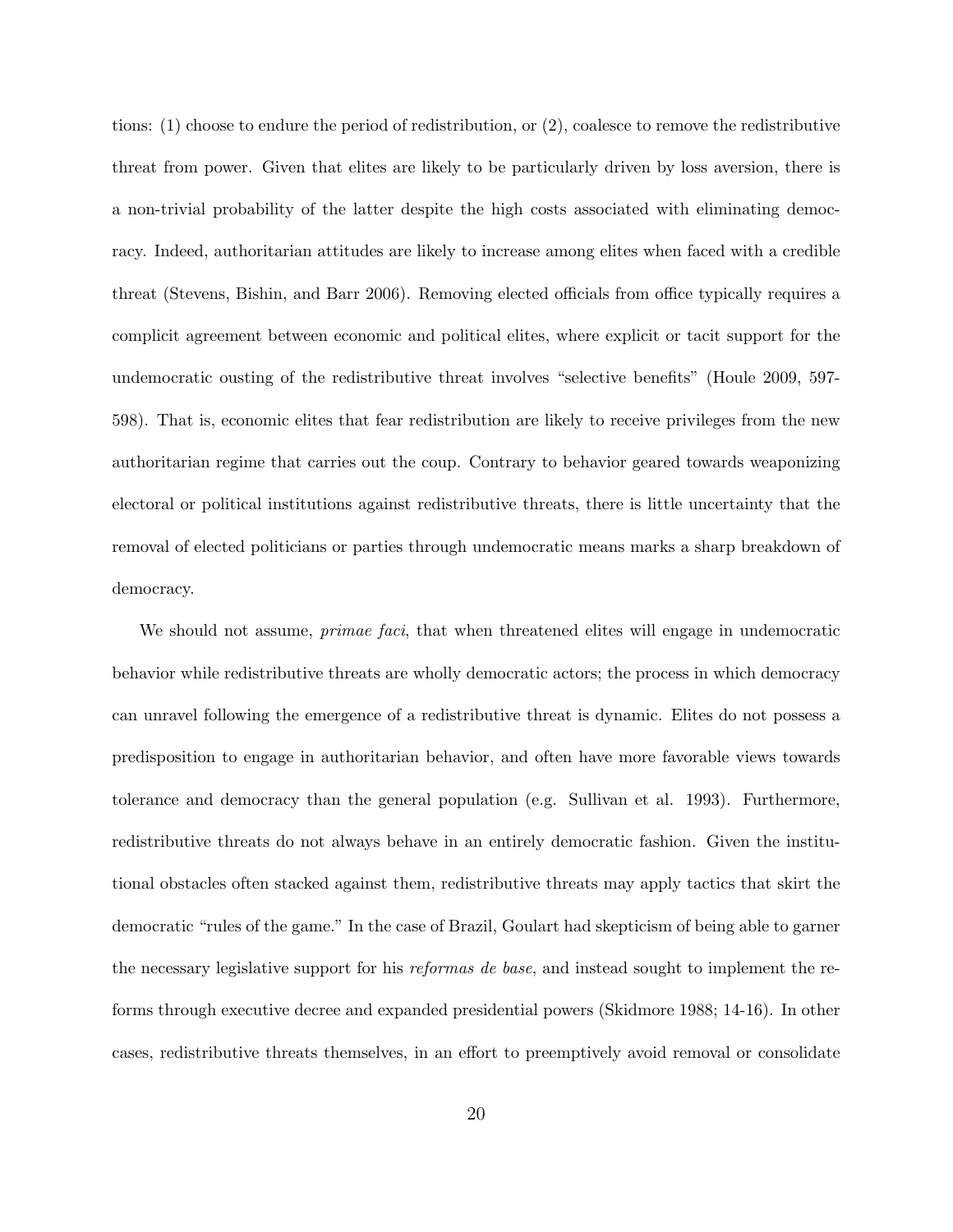power, are the ones who eventually pull the trigger on democracy.<sup>11</sup> In other words, the interplay between redistributive threats and elites is dynamic, and the final event that definitively leads to the breakdown of democracy may be one of many successive tit for tat events between competing actors. The main thrust of the argument made here is that the emergence of credible redistributive threats increase the likelihood that elites engage in undemocratic behavior, not whether elites are the only actors in the game that contribute to the breakdown of democracy.

## Testing the Theoretical Microfoundations

While it is not possible to know precisely how elites perceived Goulart and the PTB in the leadup to 1964, or their level of support for the military coup, is it possible to test the microfoundations of the theory in contemporary Brazil? As stressed earlier, the precarious relationship between elites, redistributive threats, and democracy is not limited to a bygone era; there are signs that the reemergence of Lula and the PT is placing strains on Brazilian democracy. With the goal of directly testing how redistributive threats affect elites' perceptions of democracy I fielded a survey experiment on a sample of economic elites in Brazil.

I have theoretically emphasized that economic elites are particularly susceptible to fearing the emergence of a redistributive threat, which sets into motion undemocratic behavior among the dominant elite coalition, and are therefore the most appropriate population to draw from to test the microfoundations of the theory. However, drawing from this population does incur a number of limits to the research design; sampling economic elites is one of the most challenging tasks in political behavior research. Economic elites are particularly difficult to access given their employment of

<sup>11</sup>Perhaps most notably, Gabriel Terra of the Colorado Party dissolved Congress and assumed dictatorial powers in 1932 in Uruguay and Hugo Chávez initiated a number of measures to end democracy in Venezuela. Most recently, the Frente Sandinista de Liberación Nacional under Daniel Ortega has succumbed to authoritarianism in its latest election.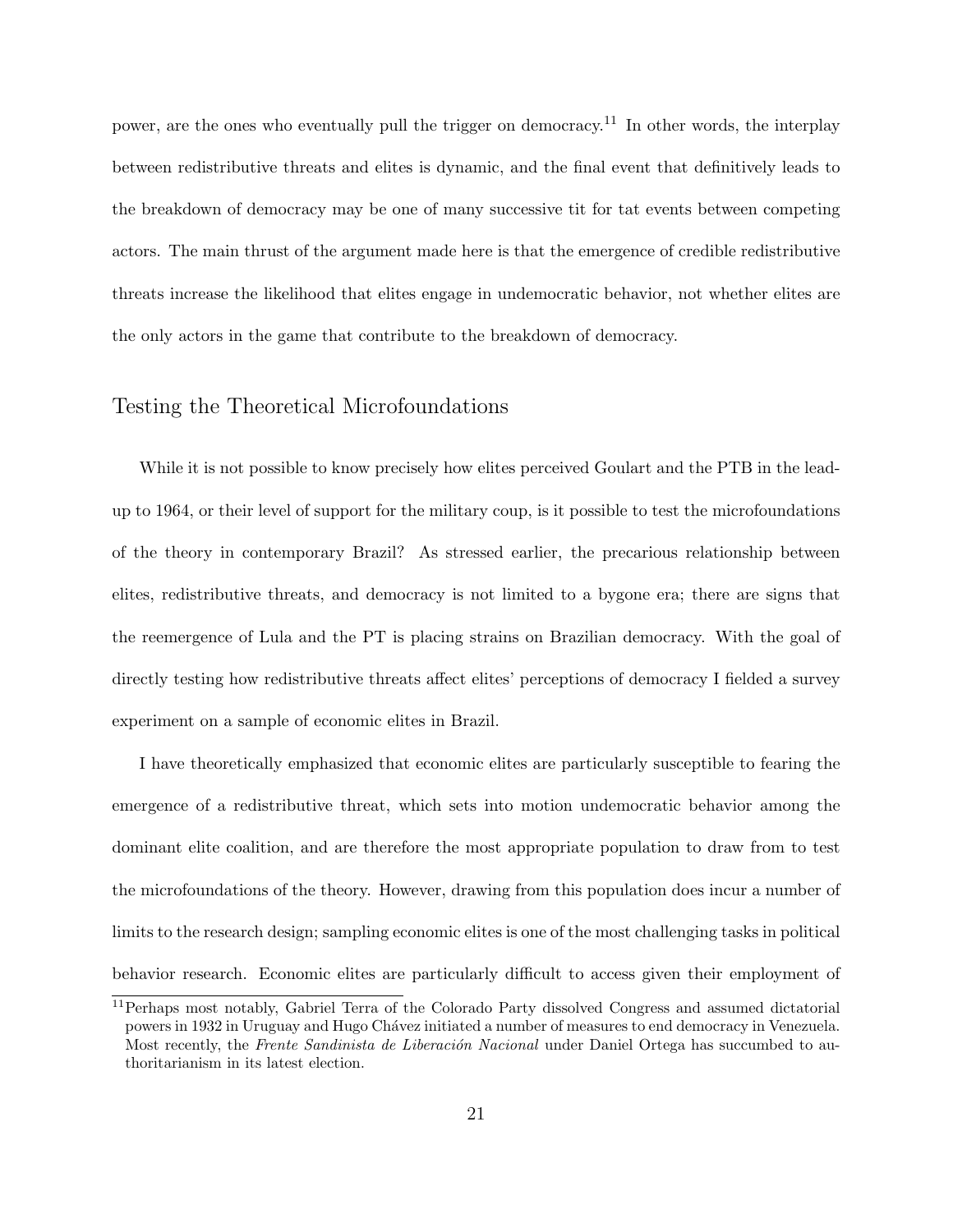a bevy of gatekeepers, greater incentives to closely guard their personal information or political beliefs, as well as possess highly demanding personal schedules (Page, Bartels, and Seawright 2013). Another obstacle is a dearth of lists of wealthy individuals available from which to randomly sample from — the gold standard would be to randomly select individuals from tax revenue data, but this information is highly guarded with confidentiality protections. Given these constraints, I chose to draw a sample from a subset of the universe of economic elites: individuals that occupy top positions among the largest companies in Brazil. While this sample does not capture all types of economic elites in Brazil, I can be confident that every individual included in the sample can be considered, by any definition, part of the economic elite class — each undoubtedly fall within the top 1 percent of income in Brazil, and occupy a position in the business community that allows for substantial access to, or the potential of influencing, elected or governmental officials.

The sampling strategy first relied on constructing a list of approximately 3000 individuals drawn from top executives and board members of the top  $700$  revenue earning companies in Brazil.<sup>12</sup> The survey, conducted by telephone, was fielded from April 2021 to December 2021.<sup>13</sup> The response rate was 5.4 percent from a total of 1,889 formal invitations to participate sent out, yielding a sample of 103 respondents. Standard ethical protocols and guidelines were followed at all stages of the survey design, implementation, and data collection process.<sup>14</sup>

My hypothesis is that when confronted with a credible redistributive threat, economic elites will be less likely to hold positive views towards democracy. To those ends, I designed a survey

<sup>&</sup>lt;sup>12</sup>The list included any individual that was either on the executive board (typically comprised of the chief executive officer, chief financial officer, and other major heads of departments) or board of directors. The 700 companies were drawn from *Valor Econômico*, the largest financial newspaper in Brazil. For a full explanation of the sampling design, refer to Appendix B.

<sup>&</sup>lt;sup>13</sup>The survey experiment was pre-registered in April 2021. Pre-registration plan is available upon request.

<sup>&</sup>lt;sup>14</sup>See Appendix B for a description of the ethical considerations with regards to the elite survey portion of the research design.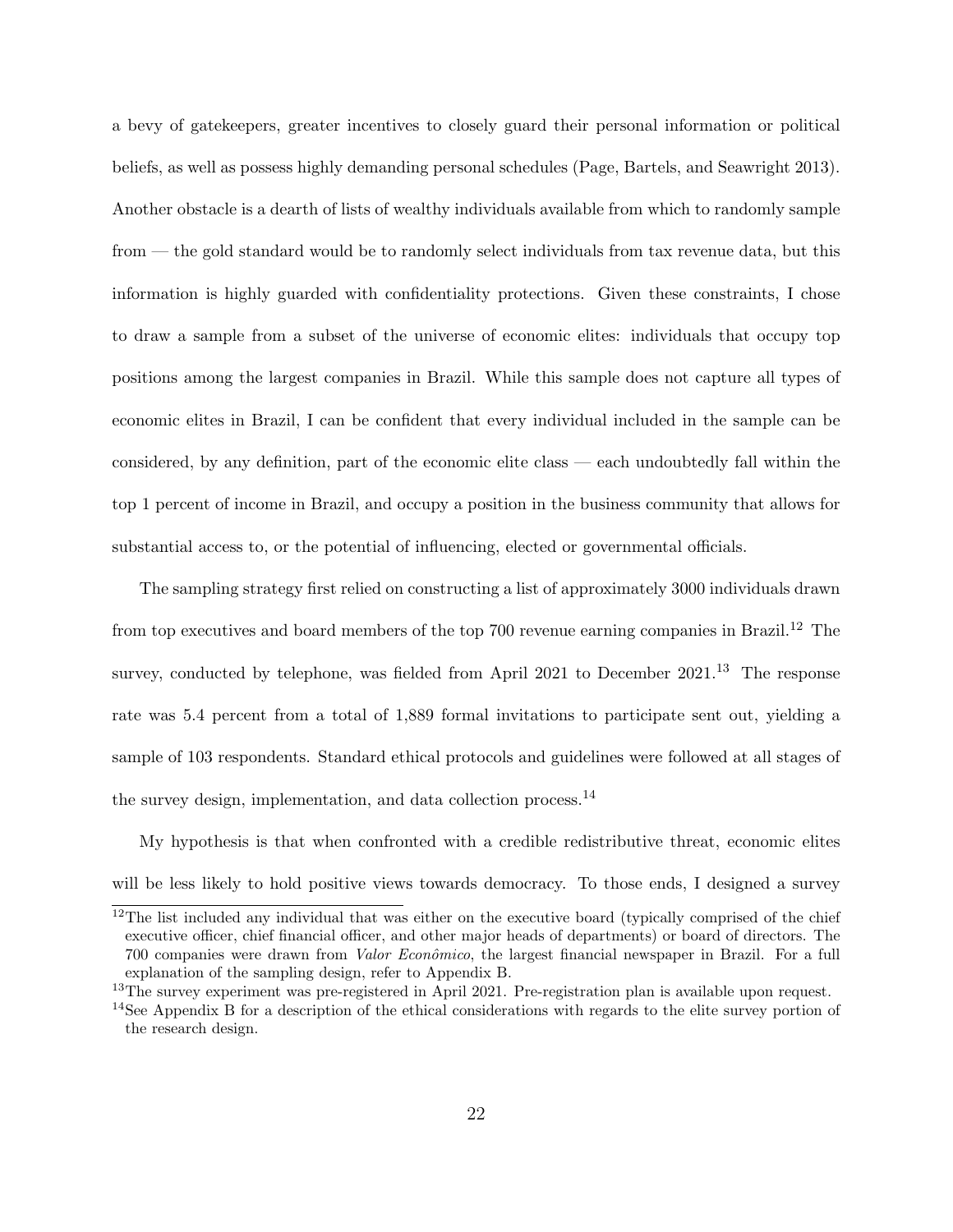experiment where half of the respondents randomly received the following treatment:

"Imagine que o Partido dos Trabalhadores ganhe a presidência nas eleições gerais de 2022 e durante sua campanha se concentraria fortemente no aumento de impostos sobre os que ganham mais para promover a redistribui¸c˜ao e diminuir a desigualdade [Imagine that the Workers' Party wins the presidency in the 2022 general election on a campaign strongly focused on increasing taxes for the highest earners to promote redistribution and lowering inequality]."

The control group received no treatment. I then asked both the control and treatment groups an identical set of questions related to the upcoming election and their perceptions of democracy.<sup>15</sup>

Given the limited size of the sample, we should relax expectations for substantial differences between the control and treatment groups. A sample size of roughly 100 not only limits the statistical power required to achieve statistically significant effects, but also renders the point estimate less precise, than a traditional  $N$  of 1000, or higher, would. Rather, the purpose of the survey experiment is probe for the *presence* of an effect that aligns with the theory advanced here.

First, what kind of baseline support for democracy should we expect from Brazilian elites? There is previous demographic, sociological, and comparative evidence to infer that economic elites in Brazil — and throughout much of the democratic world — will strongly favor democracy. For one, economic elites are among the most highly educated populations in Brazil, 102 out of the 103 respondents have some formal college education; research has shown that individuals with higher levels of education are more likely to favor democracy over other alternatives (e.g. Jackman 1972). Furthermore, past research on elites in Brazil has found strong democratic attitudes (e.g. Stevens, Bishin, and Barr 2006). Given these expectations, I included the commonly-used "democracy has problems, but is better than other forms of government" as a pre-treatment question. Across all respondents the average response was 6.65 on a scale of 1-7, indicating an extremely high baseline support for democracy.

<sup>15</sup>See Appendix B for the full set of questions and their wording.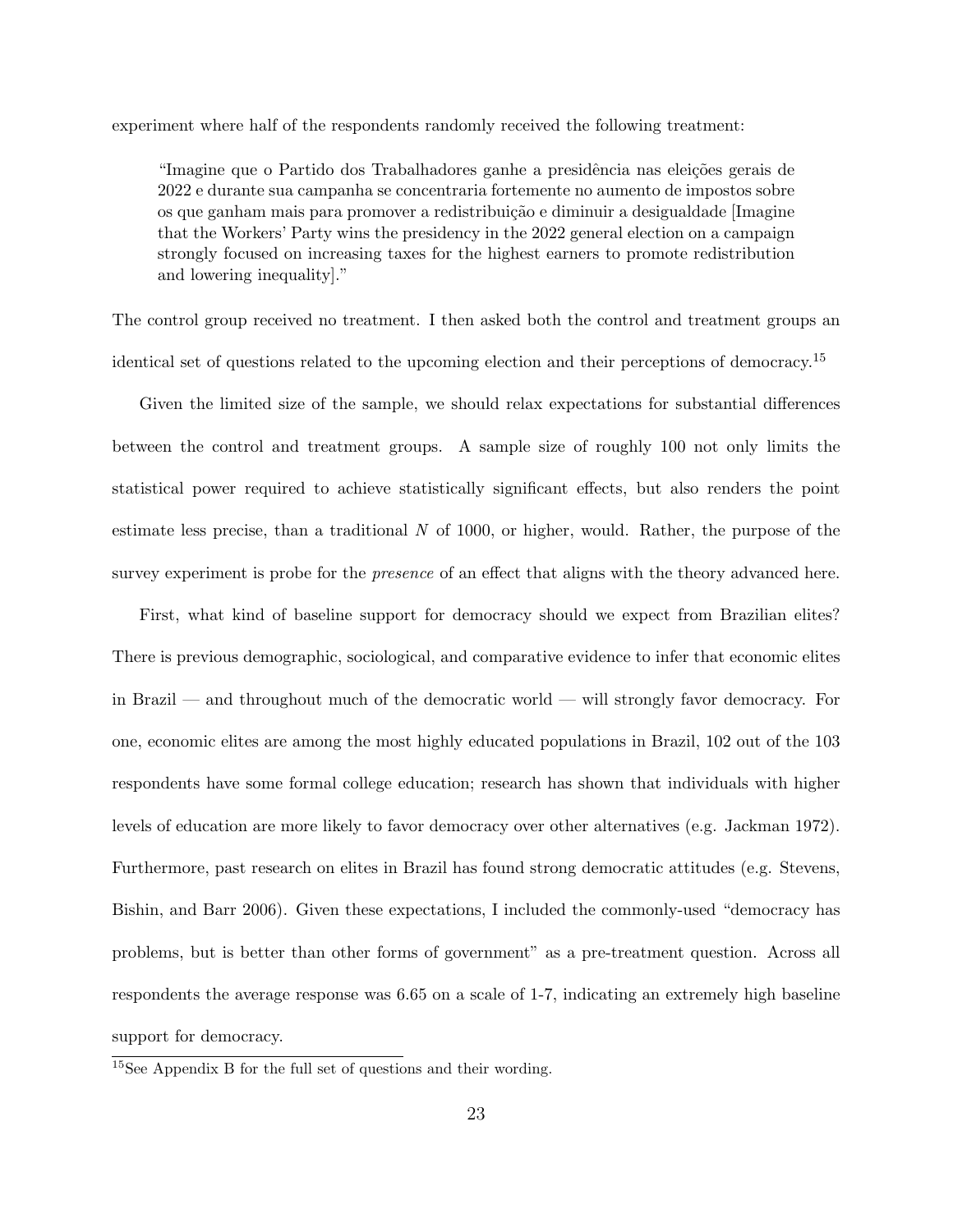The fact that economic elites are highly likely to report that they have strong preferences for democracy does not necessarily imply that democracy is a first-order preference, nor incongruent with the theory advanced here. I do not argue that elites are anti-democratic or authoritarian in nature. Rather, the theory advances the claim that they will be less likely to value democracy if a credible redistributive threat emerges and competes for power. That is, elites may be supportive of democracy in the abstract, but their preferences for evading redistribution or expropriation may trump those democratic beliefs.

Second, what do contemporary Brazilian elites think of the PT in general? Negative perceptions of the PT or 'anti-petismo' are commonplace among many Brazilians (Samuels and Zucco 2018). Given that the survey experiment design invokes the  $PT$  as the redistributive threat,  $^{16}$  it is possible that more complex determinants of negative partisanship may spillover and affect the responses here. To mitigate these issues, I included a pre-treatment question that asked all survey respondents to grade the PT by likability on a scale from 1 (do not like at all) to 10 (like a lot). There was no major difference between the control and treatment groups in terms of how they perceived the PT prior to treatment, nor any other common demographic or social confounders.<sup>17</sup> The average response of all respondents was 1.51 — indicating a strong dislike of the PT among Brazilian economic elites. For comparison, I also asked all respondents to grade two other long-standing major parties, the *Partido Movimento Democrático Brasileiro* (PMDB) and the *Partido da Social* Democracia Brasileira (PSDB), which received average responses of 3.55 and 4.88 respectively. While disapproval of the PT among elites should not be surprising, an average response of 1.51 suggests feelings beyond simple dislike towards substantial aversion or animosity towards the party.

<sup>&</sup>lt;sup>16</sup>The motivation behind including the PT was to also prime the treatment group to believe that that the redistributive threat could also credibly win the election, which would have been difficult with a minor or fictional party.

<sup>&</sup>lt;sup>17</sup>See Appendix B for a table that includes average responses across both control and treatment groups.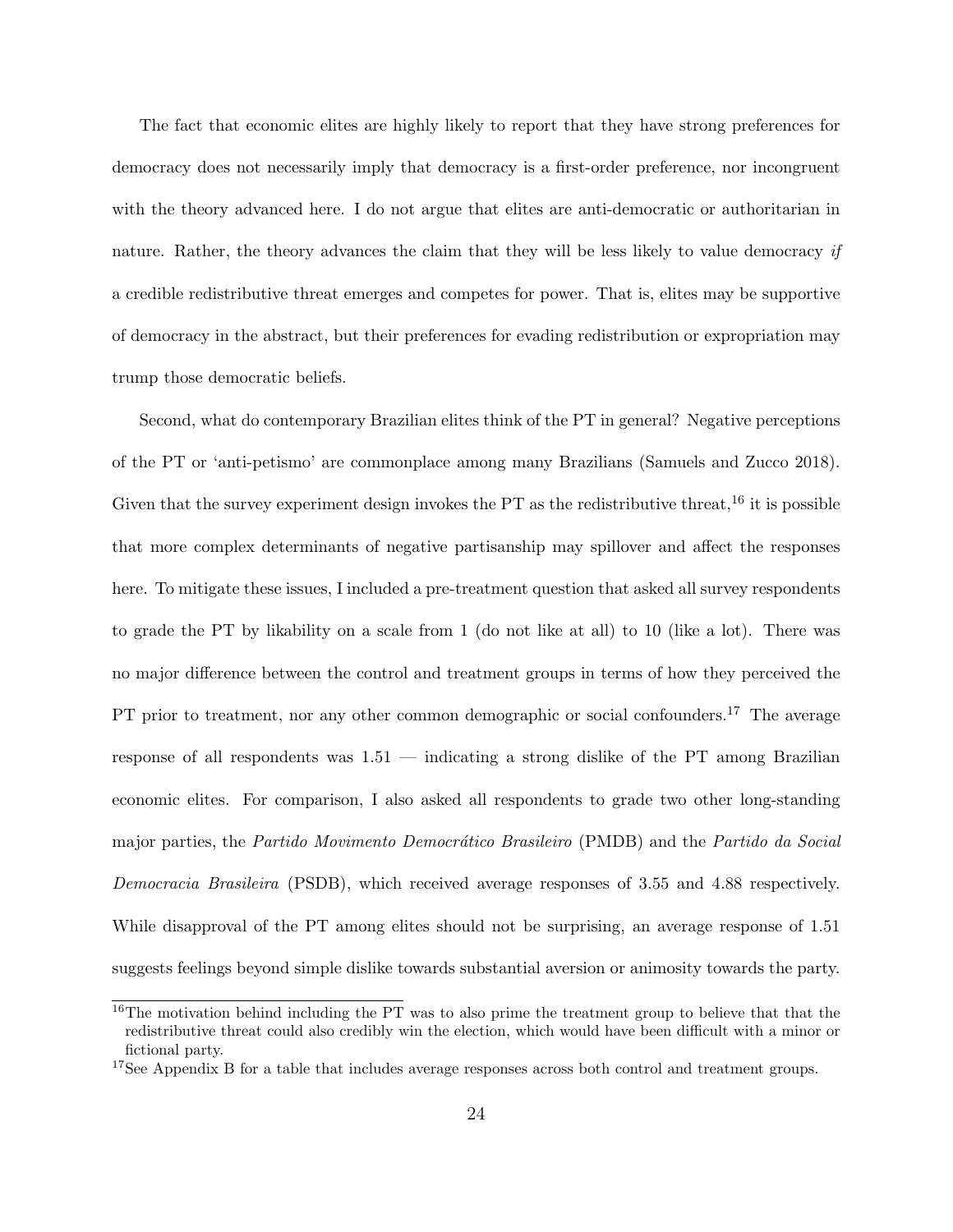|                                                                                    | Control | Treatment | Difference |
|------------------------------------------------------------------------------------|---------|-----------|------------|
| The economy is the most important issue in the upcoming election                   | 5.78    | 5.25      | $-0.53*$   |
| In a country like Brazil, democracy hinders economic growth and stability          | 1.73    | 2.50      | $0.77*$    |
| Politicians convicted of political crimes should be barred from elections          | 6.86    | 6.80      | $-0.06$    |
| In democracies it is sometimes necessary for the military to intervene in politics | 2.28    | 2.60      | 0.32       |
| Politicians who espouse radical views should be barred from elections              | 2.38    | 2.46      | 0.07       |
| Reliability Check                                                                  |         |           |            |
| If in power, PT will raise taxes on the highest earners despite costs to economy   | 4.31    | 4.57      | 0.26       |

Table 2: Redistributive Threat Elite Survey Experiment

Notes: All responses scaled from 1 (Strongly Disagree) to 7 (Strongly Agree).  $N = 103. * p \le .05$  (one-tailed).

Alternatively, we can confidently assume that at a bare minimum many elites feel that the PT runs counter to their interests.

The results of the post-treatment survey questions are provided in Table 2 — the first two columns show the average responses across the control and treatment groups while the final column shows the difference in means. The first question was designed to simply understand at a baseline level how much importance economic elites place on the economy in respect to elections. As we should expect, it is a significant priority among Brazilian elites — with average responses above 5 across both the control and treatment groups. However, interestingly those that received the treatment placed less importance on the economy as their top electoral issue. While it is not possible to infer precisely why those individuals exhibited lower values on the issue of the economy, I interpret this result as suggestive that elites do not associate the PT with the economy in the abstract.

Two questions related to perceptions of democracy exhibit noticeably different average responses between the control and treatment groups — a question that stresses that democracy may be a hindrance to economic growth and one that asks whether it is sometimes necessary for the military to intervene in democratic politics. In both questions, the treatment group possessed, on average,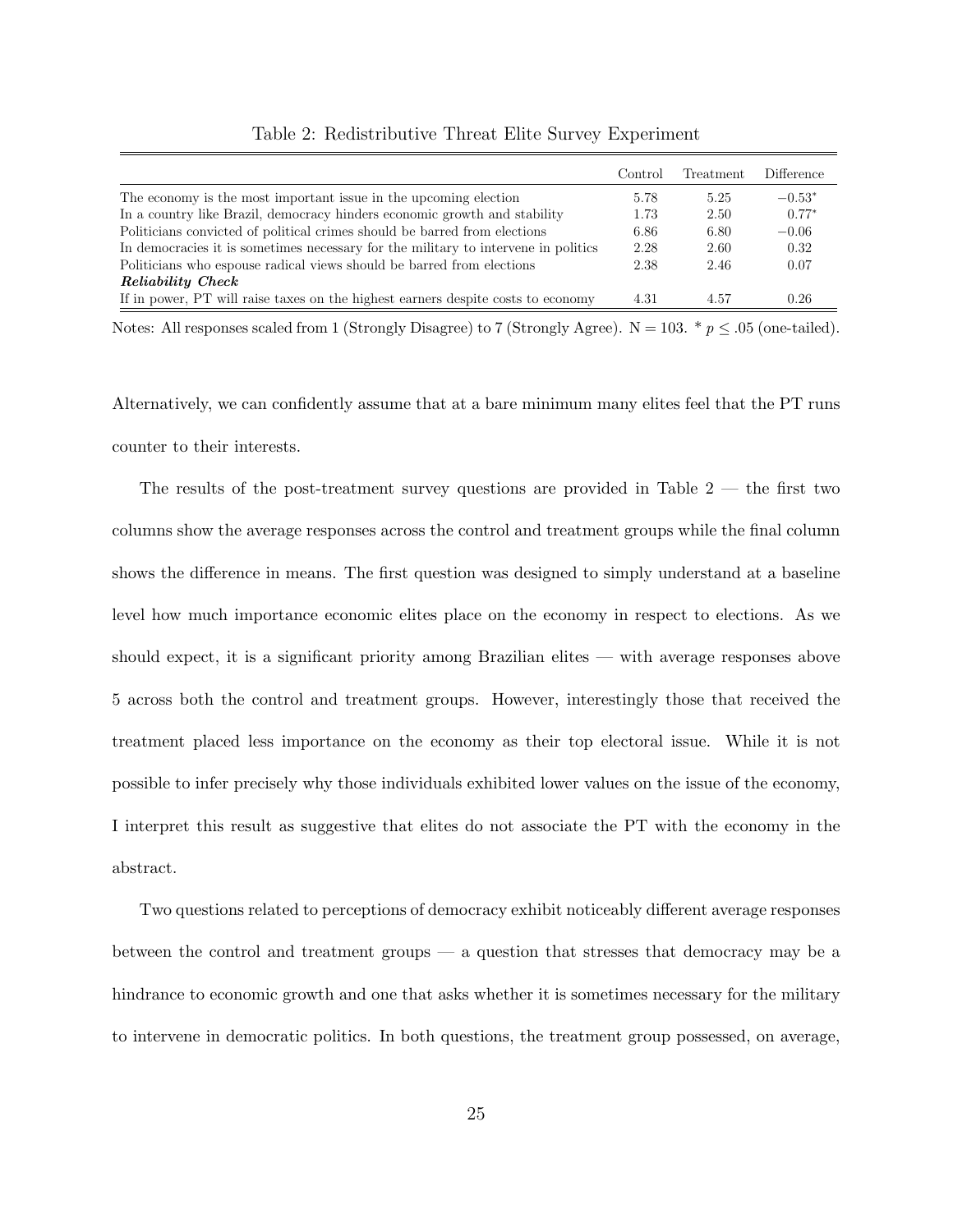less favorable views towards democracy. That is, the individuals that received the prompt priming them to think about the PT were more likely to agree with the notion that democracy may limit economic growth in Brazil and that it may be necessary for the military to intervene in democracies. The difference between average responses on the question related to democracy invoking costs to economic growth and stability is particularly large, showing a statistically significant difference of 0.77. These results show strong support for the microfoundations of the theory — even in a population with strong preferences for democracy, simply suggesting that a redistributive threat is a viable candidate to win the next election may affect their perceptions of democracy itself in a negative fashion.

Neither question related to barring certain candidates — whether previously convicted of political crimes or espousing radical views — from elections showed marked differences across the control or treatment groups.<sup>18</sup>

To test the reliability of the experiment I also included a question that asked whether the PT would raise taxes on the highest earners if they returned to power. As can be observed in Table 2, the treatment group did report higher average responses to this question, indicating that the prompt did indeed prime the treatment group to some extent. This question also conveniently had a dual purpose of understanding at a deeper level whether elites do, in fact, consider the PT a redistributive threat. Given that the respondents, regardless of whether they were part of the control or treatment group, did give relatively high average responses suggests that a non-trivial percentage of Brazilian economic elites do believe that the PT are indeed a redistributive threat or at the least are likely to have designs to extract wealth from the highest earners in society.

<sup>&</sup>lt;sup>18</sup>It should be noted that there are strong laws in Brazil that do not allow politicians from running for public office if previously convicted to certain crimes, which may be why respondents were likely to strongly agree with these types of statements.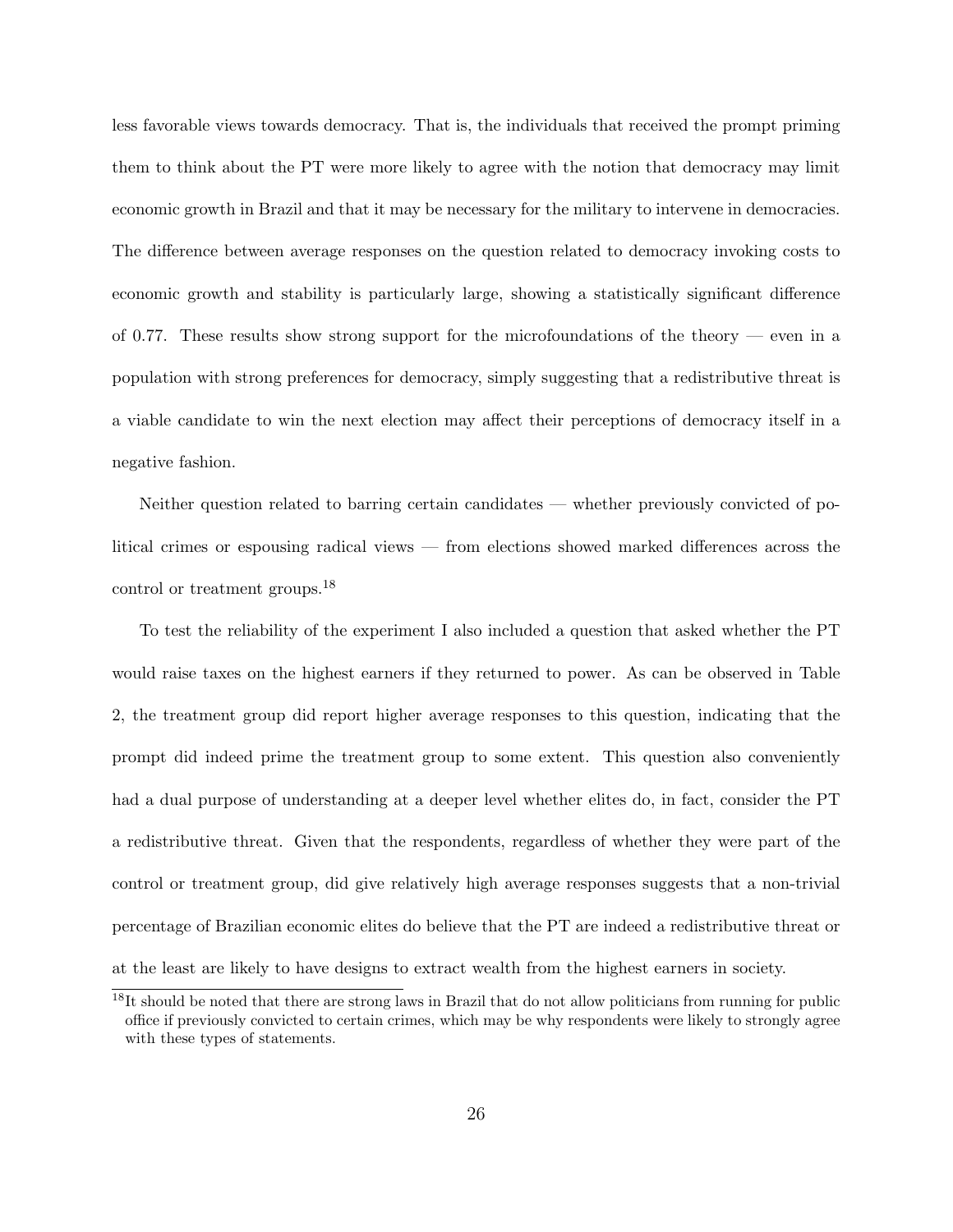## Testing the Broader Relationship

How generalizable is the theory developed here to the broader region of Latin America? Although a full treatment of all types of undemocratic behavior that elites and redistributive threats engage in is outside the scope of this article, how predictive are redistributive threats for triggering democratic breakdown?

Given the contentious nature of conceptualizing and measuring democracy, I draw heavily on existing literature — most prominently, Mainwaring, Brinks, and Pérez-Liñán (2001) [hereafter MBP] and Mainwaring and Pérez-Liñán (2014). MBP's analytical approach to conceptualizing democracy is particularly useful here for at least two reasons. First, MBP's measurement of democracy was specifically tailored to explain the region of Latin America, offering a highly contextualized measure that is congruent with the region-specific theorization and analysis offered here. Second, their measurement of democracy occupies an attractive middle-ground between dichotomous and more complex counterparts; its simple but gradient aggregation provides latitude, as well as a straightforward conversion, to the analysis of the key dependent variable of interest here: democratic breakdown.

MDP code democracies based on four main components: free and fair elections for the legislature and head of government, the franchise is comparably inclusive for the time period, the protection of civil liberties, and elected leaders possess governing capacity. If all four of these components are fully met, the country-year is coded as a democracy. If 'partial violations' are present in any of the categories it is coded as a semi-democracy, while the presence of 'major violations' results in the case being coded as authoritarian.<sup>19</sup> I categorize each episode of democratic breakdown as any

<sup>19</sup>A major violation is if the "head of government or the legislature is not elected, the government uses its resources to ensure democratic victory, or through fraud, manipulation, or outright repression, the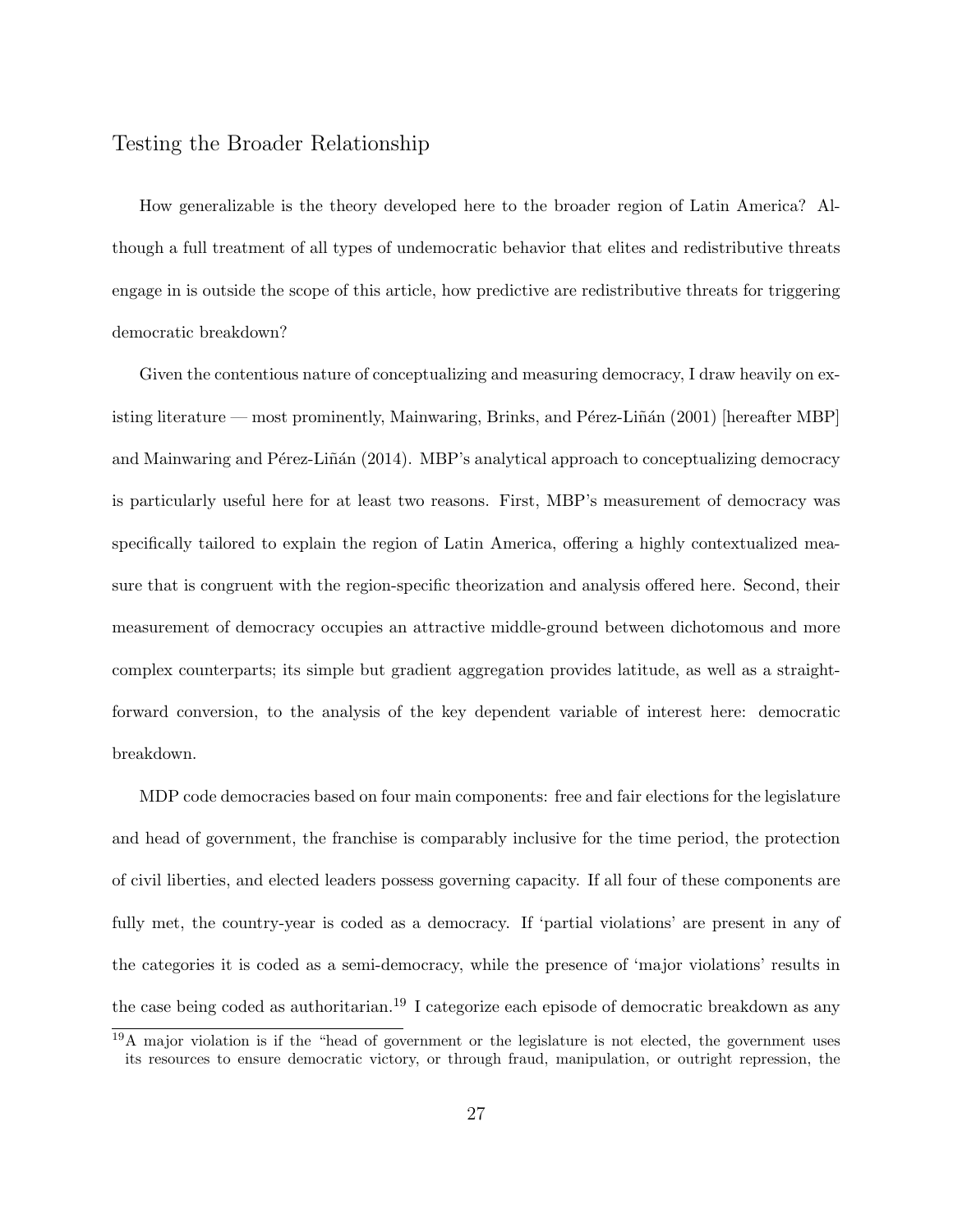movement from democracy or semi-democracy to authoritarianism. In other words, any calendar year in which there occurs a major violation in either a democracy or semi-democracy is considered a democratic breakdown. In total, coding breakdowns in this manner yields 46 cases of democratic breakdown in Latin America since 1900.<sup>20</sup>

While democracies can break down in a variety of ways, and explaining the universe of these episodes is the central focus here, it is also true that a significant majority of democratic breakdowns in Latin America have occurred as the result of the military staging a coup. Therefore, I also employ an alternative dependent variable that more narrowly captures this phenomenon. Utilizing Lehoucq and Pérez-Liñán (2014)'s dataset on military coups in Latin America, I code an episode of a 'democratic coup' as any calendar year in which a successful military coup occurs under a democracy or semi-democracy.<sup>21</sup>

Drawing on the theory advanced here, redistributive threats are signified by the emergence of a party, or the capture of a traditional party by an upstart redistributivist or populist, that credibly competes for power with explicit goals of redistributing wealth or income. Although these two broad necessary conditions lay the ground-work for understanding the rise of redistributive threats, they fall short of providing clear coding, or exclusion, criteria for systematic analysis. More specifically, I code any country-year observation as 1 if one, or more, of the following events occur:  $22$ 

1. Emergence of a political party aligned with the popular sectors or explicitly calls for the redistribution of wealth/income, significant expansion of social programs, or nationalization

government makes it impossible for a wide gamut of parties to compete" (Mainwaring, Brinks, and Pérez- $Liñán 2001, 46$ .

 $^{20}$ For a table of all cases of democratic breakdown, see Appendix A.

 $21$ Of note, Lehoucq and Pérez-Liñán 2014 do not differentiate military coups by regime type. Therefore, I only include those observations which occur under regimes that MBP code as either democratic or semi-democratic.

 $22$ For a full list of all parties coded as a redistributive threat, and the specific years they met that threshold, refer to Appendix A.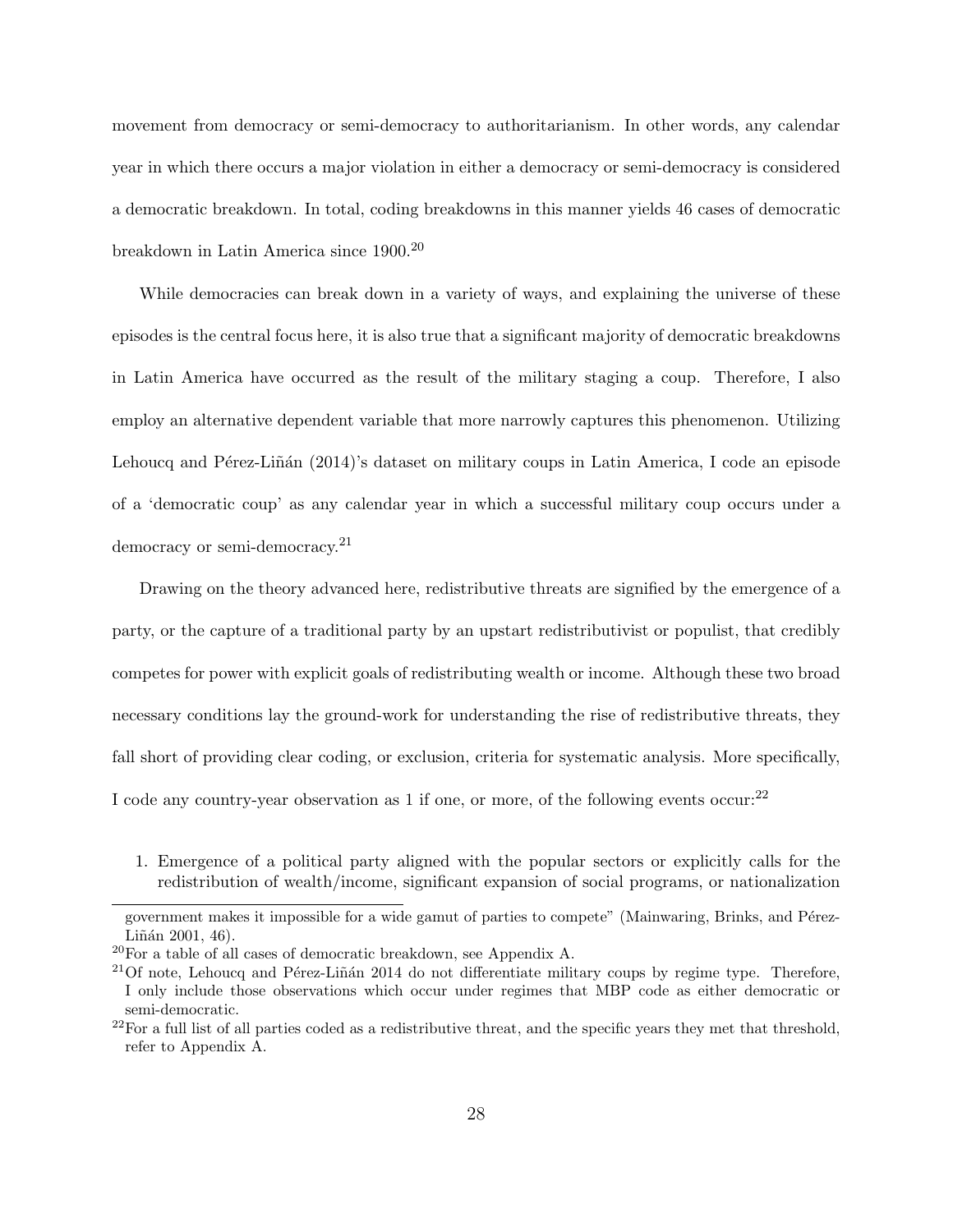of sectors, that credibly threatens to win most proximate presidential election.<sup>23</sup>

- 2. Presence of a traditional party captured or led by a politician aligned with the popular sectors or explicitly calls for the redistribution of wealth/income, significant expansion of social programs, or nationalization of sectors, that credibly threatens to win most proximate presidential election.
- 3. Political party aligned with the popular sectors or explicitly calls for the redistribution of wealth/income, significant expansion of social programs, or nationalization of sectors, democratically controls the majority of national legislature and/or presidency.

There are a number of aspects here that merit further discussion. First, it is not necessary for redistributive threats to be organically formed political parties with ideologies deeply rooted in redistributivist principles. Traditional, or even oligarchic, parties that historically had no significant populist, working class, or redistributive ideology are capable of being captured — either through a formal primary system or any other type of internal selection process — by politicians or factions with redistributive ambitions.

In order for a party to be considered a 'redistributive threat' it must explicitly call for, or engage in, activities that are designed to redistribute wealth or income.<sup>24</sup> Importantly, the exclusion criteria is that these actions should be designed to induce tangible redistributive effects; the implementation of incremental social programs or marginal increases in social spending, for example, do not constitute such a redistributive threat. This excludes center-left parties that favor a limited progressive economic ideology where expropriation or redistribution is not a central focus or have no intentions to substantially alter the redistributive nature of the state

While identifying whether a party calls for redistributive actions is relatively straight-forward, whether it qualifies as a 'credible threat' may not be as clear. A credible threat is defined as a party that has the ability to win elections and/or capture political office. In other words, political

 $^{23}$ Most proximate election signifies any presidential election in the current or subsequent year.

<sup>&</sup>lt;sup>24</sup>There are a range of actions or policies that could constitute redistribution such as land reform, the construction of new or substantial expansion of social programs, the introduction of taxes targeting the highest earners, or the nationalization of previously privatized sectors to socialize their profits.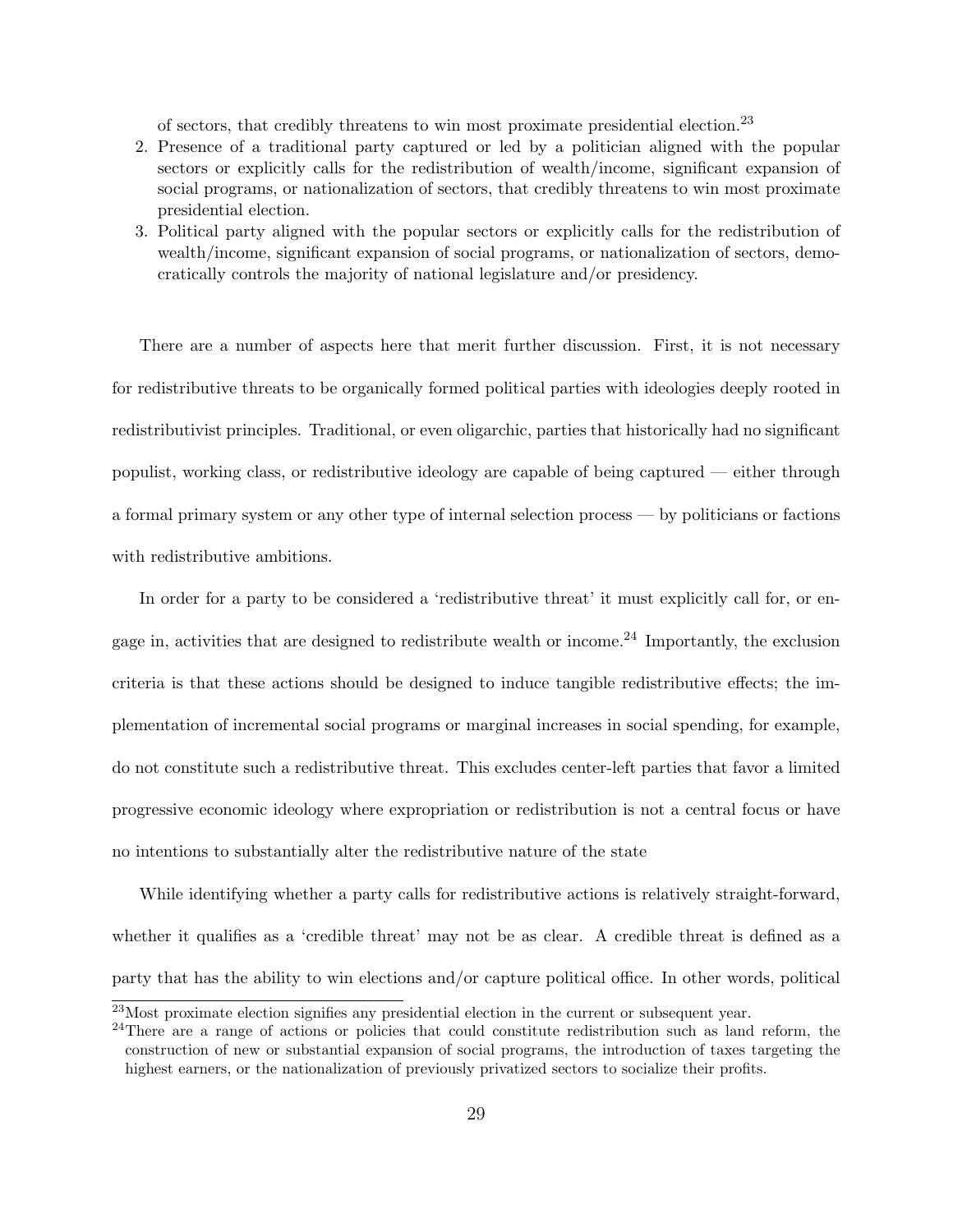opponents have to believe, to some reasonable degree, that the redistributive threat can actually win any given election. Although it may be tempting to set a specific threshold of, for example, vote shares to be deemed a credible threat, this is untenable for two main reasons: (1) vote shares markedly differ between two- and multi-party systems or electoral systems, and (2), some redistributive threats are suppressed before competing in any actual election. At the bare minimum, redistributive threats cannot be minor parties; they must receive a sizable portion of vote share in elections, or there must be evidence to suggest that elites or political opponents perceived them as a major contender for any upcoming election (e.g. polling at a reasonably high level in the lead-up to an election), or took explicit measures to suppress them (e.g. prosecuted or jailed their political  $leader(s)$ ).

Redistributive threats may be short-lived or persist for long periods of time. Some redistributive threats emerge as contenders for one or two electoral cycles and then disappear (e.g. the Orthodox Party in Cuba), while other redistributive threats compete for power, or even capture the presidency and/or legislature, for decades (e.g. the Movement for Socialism in Bolivia). As long as a redistributive threat holds either the presidency or legislature in any given year, they continue to constitute a threat to elites and are coded as such. Redistributive threats may also moderate their redistributive ideologies over time, particularly following the capture of power. Indeed, there many political parties with roots in communist or socialist ideology that eventually moved to a substantially more center-left or even centrist position. Among many such examples, perhaps the clearest case of this phenomenon is the revolutionary Sandinista National Liberation Front moving from a staunchly socialist orientation to a pro-business centrist party in recent decades under President Daniel Ortega. If a party's guiding ideological principle no longer explicitly calls for the expropriation or redistribution of wealth or income, I do not code that party as a redistributive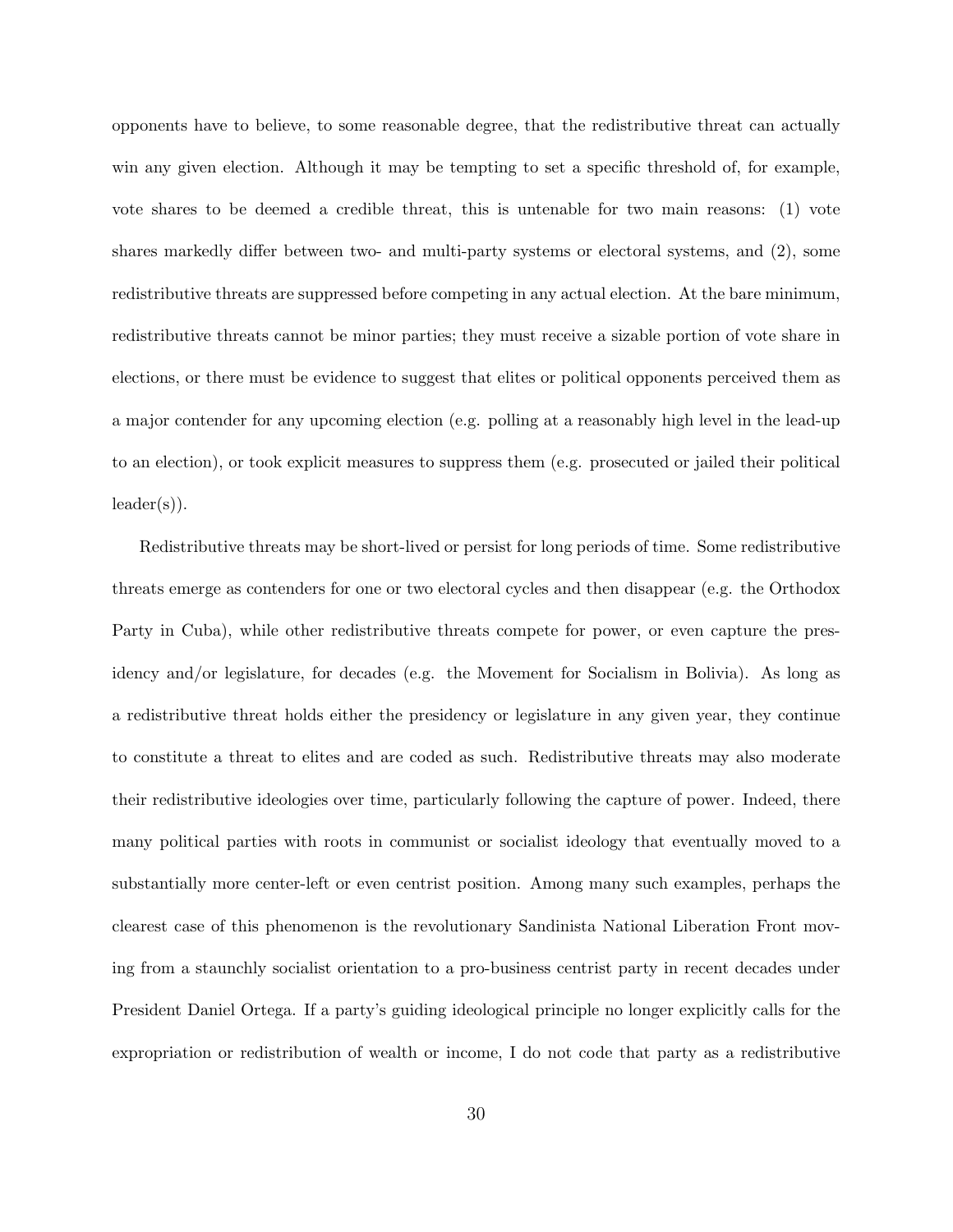threat.

I also include additional variables that are commonly theorized to affect democratic breakdown. Perhaps democratic breakdown is simply a function of weak democratic institutions? Classic work often held that Latin American democratic institutions were notoriously weak, and that a lack of 'horizontal accountability' or 'weak democracy syndrome' in governing institutions often undermined their long-term survival (Cohen 1994; O'Donnell 1999; Haggard and Kaufman 2016, 224-230). These theories would expect democratic coups and democratic breakdowns to be more likely in those with already weak democratic institutions. To account for democratic institutional strength, I include the electoral democracy index from *Varieties of Democracy*, which is comprised of a number of measures that account for institutional development among democracies. Others have argued that the international political context is a key influence on the stability of democracy (Przeworski et al. 2000; Epstein et al. 2006), I also include the total percentage of democracies in Latin America in each country-year.<sup>25</sup>

At its core, the redistributive framework posits that elites should be especially fearful towards the relative voting power among the economically disadvantaged and their potential to soak the rich (Boix 2003; Acemoglu and Robinson 2006). In turn, countries with more expansive suffrage should be more prone to democratic breakdown because these environments provide greater latitude for the poor to harness their votes to redistribute. Therefore, I control for the relative expansiveness of the suffrage, also drawn from V-Dem data.

Although there is disagreement on the underlying mechanisms, modernization theory has long contended that economic development is critical to democratization and democratic consolidation (e.g. Lerner 1958; Lipset 1959; Boix and Stokes 2003) — these theories would posit that more

<sup>&</sup>lt;sup>25</sup>I calculate this figure by taking the percentage of all cases that possess either a democracy or a semidemocracy, per Mainwaring and Pérez-Liñán 2014.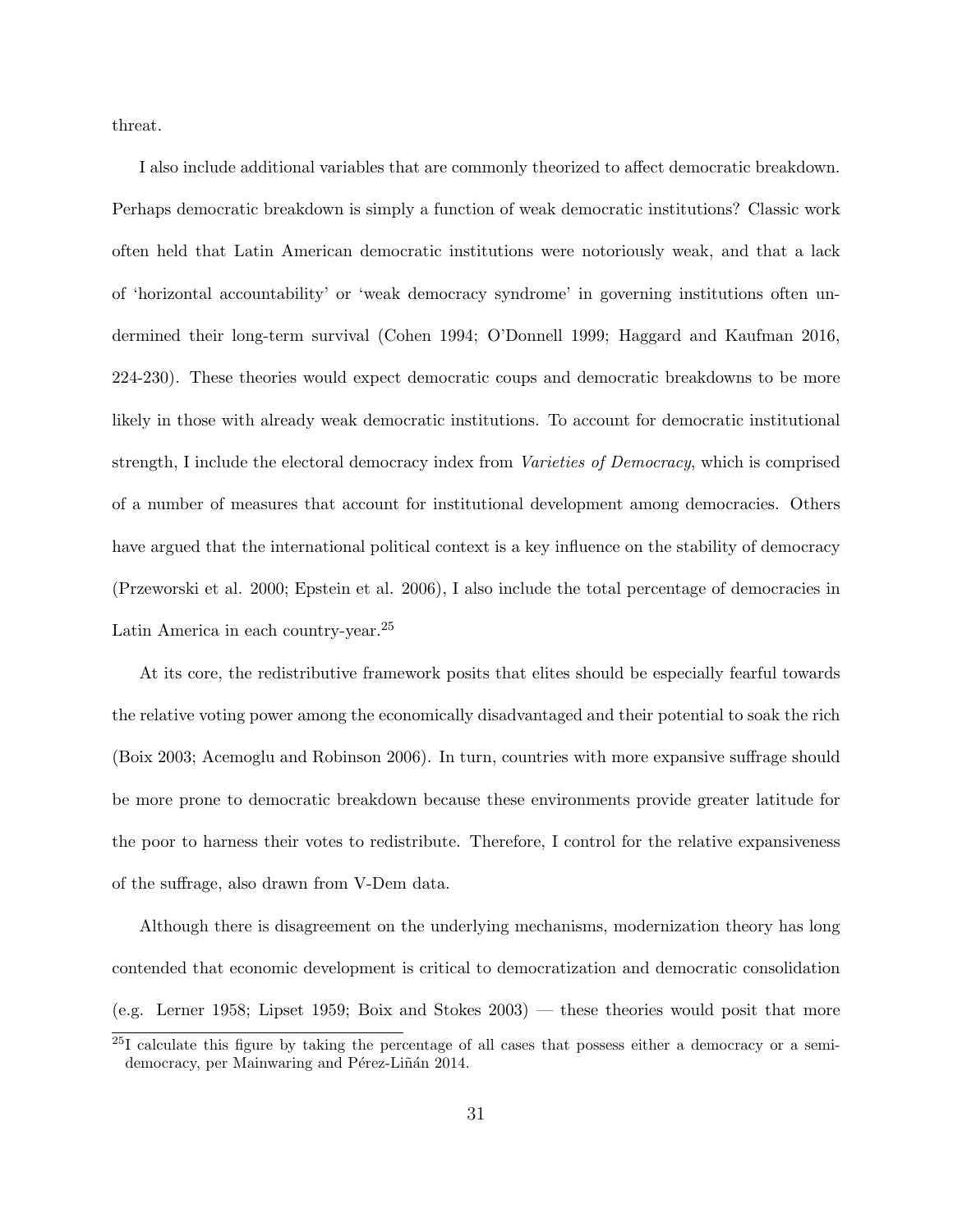economically developed countries would be less likely to experience democratic breakdown. In turn, I include the log of GDP per capita, relying on estimates from the Maddison Project Database.<sup>26</sup> Other work has stressed instead the importance of economic crises as a driver for the breakdown of democracy or regimes in general (Markoff and Baretta 1990; Gasiorowski 1995); I therefore also include the annual growth rate of GDP per capita. I also control for the relative size of countries by including the log of population.

Considering both dependent variables are dichotomous, I employ generalized linear models with a logistic link function. Given that the theory stresses elites will make the decision to engage in undemocratic behavior simultaneously with the emergence of a redistributive threat, I am most concerned with discrete time models and therefore logistic regression is the appropriate choice of model here. In other words, I seek to understand episodes of democratic breakdown, not necessarily the length of time democratic regimes survive under a certain set of conditions. To account for within-unit heterogeneity  $-$  i.e. varying histories of democracy within cases  $-$  I also include unit (country) fixed effects. Importantly, the percentage of Latin American democratic variable largely functions as including year fixed effects due to its lack of within-year variation. As a robustness check in Appendix C, I also include both pooled and two-way fixed effects GLM models which exhibit comparable results as those shown here.

Table 3 reports the results. I find a robust, positive, and statistically significant relationships between redistributive threats, democratic breakdowns, as well as democratic coups. Both breakdowns and coups are significantly more likely to occur in the presence of a redistributive threat. The inverse is also true; countries are significantly less likely to experience a democratic breakdown or coup when there is an absence of a redistributive threat in their political system. These

<sup>26</sup>See: Bolt and van Zanden 2020.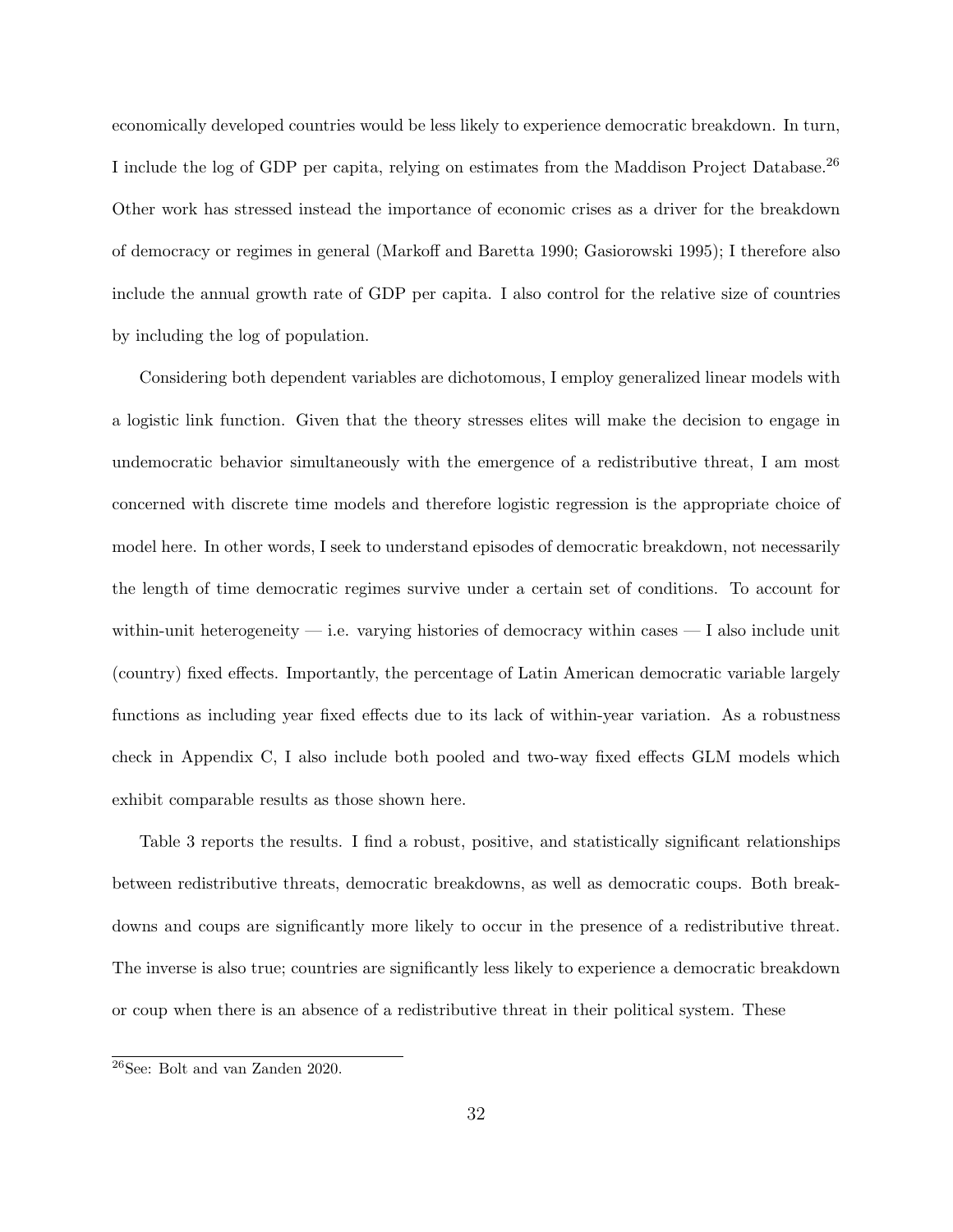|                               | Democratic Breakdown |                   | Democratic Coup |                   |
|-------------------------------|----------------------|-------------------|-----------------|-------------------|
|                               | (1)                  | $\left( 2\right)$ | (3)             | $\left( 4\right)$ |
| Redistributive Threat         | $1.662*$             | $2.222*$          | $1.346*$        | $1.891*$          |
|                               | (0.345)              | (0.486)           | (0.376)         | (0.527)           |
| Strength of Democracy         |                      | $-4.944*$         |                 | $-3.146*$         |
|                               |                      | (1.284)           |                 | (1.220)           |
| Suffrage                      |                      | $2.633*$          |                 | 1.981             |
|                               |                      | (1.105)           |                 | (1.141)           |
| % of Latin America Democratic |                      | $-0.518$          |                 | $-1.539$          |
|                               |                      | (1.176)           |                 | (1.076)           |
| GDP per capita $(\log)$       |                      | $-0.927$          |                 | $-0.266$          |
|                               |                      | (1.732)           |                 | (1.445)           |
| Economic Growth               |                      | $-0.057$          |                 | $-0.044$          |
|                               |                      | (0.026)           |                 | (0.027)           |
| Population (log)              |                      | $-1.056$          |                 | $-1.032$          |
|                               |                      | (2.057)           |                 | (1.951)           |
| Observations                  | 2,296                | 2,022             | 2,296           | 2,022             |
| Country Fixed Effects         | Yes.                 | Yes.              | <b>Yes</b>      | <b>Yes</b>        |
| AIC                           | 437.179              | 364.788           | 389.910         | 349.714           |

Table 3: Determinants of Democratic Coups and Breakdown in Latin America, 1900-2020

*Notes*: Country dummies not included in table. Robust standard errors in parentheses. \*  $p \leq .05$ .

relationships are robust in both the bivariate analyses (Models 1 and 3) and full models (Models 2 and 4). A more straightforward way of interpreting these results is that roughly 60 percent of democratic breakdowns and coups in Latin America since 1900 have coincided with the emergence of a redistributive threat. Conversely, of all the years in which neither a breakdown or coup took place a redistributive threat was present in only approximately 20 percent of those years. In other words, the emergence of a redistributive threat is more commonplace than a coup or democratic breakdown. However, if a democracy does break down, it is more often than not associated with the rise of a redistributive threat.

The only other variable with a consistent and statistically significant relationship across both models is the strength of democracy measure. Countries with stronger democratic institutions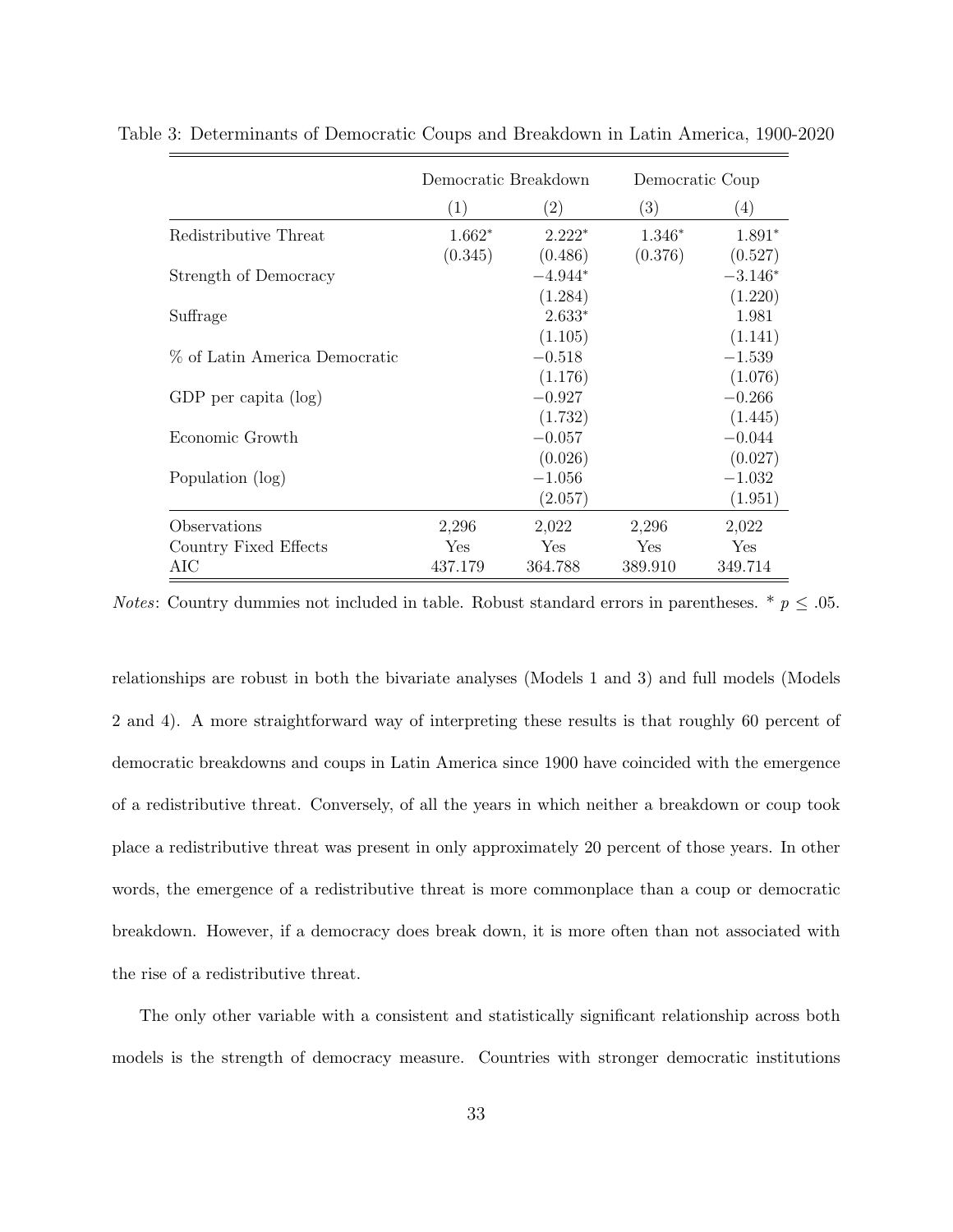are indeed less likely to experience democratic breakdowns or coups. While democracies with a more expansive suffrage are more likely to experience democratic breakdown, the relationship is not robust with respect to democratic coups. While the finding that GDP per capita is contrary to some recent literature (e.g. Mainwaring and Pérez-Liñán 2014; Haggard and Kaufman 2016), Latin America's relationship between economic development, democracy, and democratic breakdown has always been relatively unusual (O'Donnell 1973; Lehoucq and Pérez-Liñán 2014, 1123-1124). I also suspect that, considering the analyses here include substantially more observations in the early part of the twentieth century than others, past work may not be capturing periods of democracy and economic development that exhibit distinct dynamics than those following the interwar period.<sup>27</sup>

## Conclusion

I have argued that redistributivist theories of democratic breakdown can significantly benefit, both theoretically and empirically, by turning their attention to how credible redistributive threats affect the relationship between inequality and the breakdown of democracy. These credible threats are most likely to come in the form of political parties espousing redistributive or populist agendas, and their emergence can spark undemocratic behavior from elites that either undermines democracy, or effectively leads to its breakdown. I find evidence on both the micro- and macro-levels that redistributive threats not only shape elites' perceptions of democracy, but their rise are also associated with democratic breakdowns and coups throughout much of Latin American history.

If redistributive threats commonly constitute a danger for democracy in Latin America, do they produce similar inimical effects in other parts of the world? At first glance, we should expect

 $27$ It is not uncommon to find differing results between economic development and democracy when incorporating different time periods into the models (e.g. Boix and Stokes 2003). To add to this, GDP per capita does become statistically significant in some robustness checks covering more constrained time periods and smaller numbers of observations. See Appendix C for further details.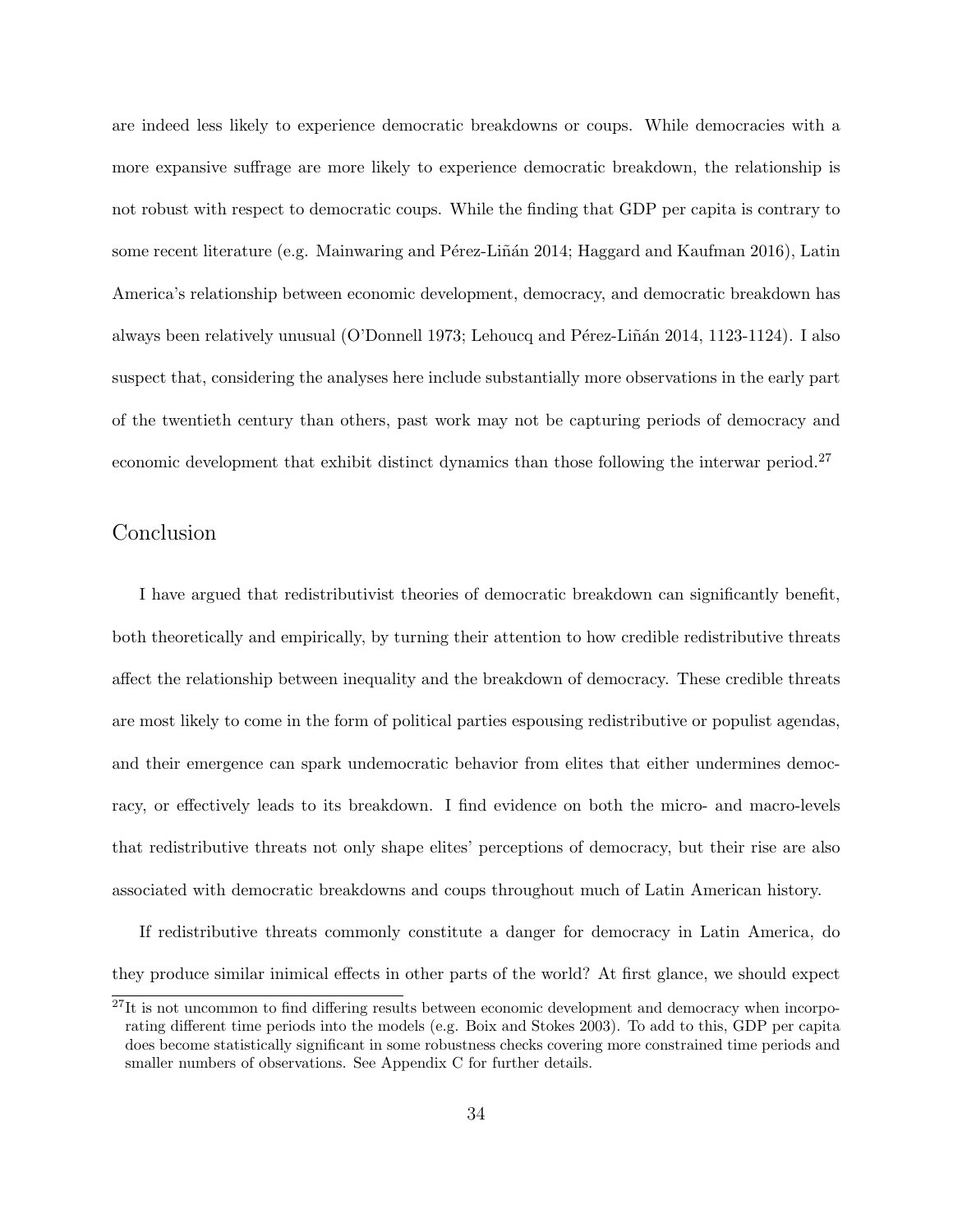similar patterns to be present in other regions; one can draw on any number of acute examples from the history of democracy, such as the ousting of Pridi Banomyong in the 1933 Siamese coup, the emergence of the Italian Socialist Party and subsequent rise of fascism in Italy, and the 1983 Nigerian coup that deposed President Shehu Shagari and the Nigerian National Party. However, there are limits to the generalizability of the theory advanced here. The theory is particularly adept at explaining dynamics in highly unequal democracies; large economic disparities between the popular classes and the rich breed the impetus for strong redistributive demands, as well as more extremist politics (Dahl 1972; Boix 2003). In more egalitarian contexts, elites' fears of redistribution, and hence the incentive to partake in risky behaviors to protect themselves, are significantly lower. In turn, democracies with less inequality — particularly those with relatively equal distributions of land — may naturally subdue the rise of redistributive threats, as well as reduce elites' incentives to quell them, explaining why comparatively egalitarian democracies are generally more stable over time (e.g. Houle 2009).

The theory, as formulated here, is also ill-equipped to predict the *timing* of democratic coups or breakdowns. Elites have often chosen undemocratic paths to removing redistributive threats from power, but there always exists the option to simply endure periods of redistribution. The decision matrix that goes into these decisions, or the aggregate behavior of elites, is complex. In Brazil, the PT was in power for nearly 16 years before serious threats to Brazil's democracy began to emerge. It is also undoubtedly true that elites have been more hesitant to engage in overtly undemocratic behavior in the contemporary era, presumably due to a greater cultural emphasis on democracy across the globe — although there are indications this trend may be abating. Whether elites are as willing to endure periods of redistribution as we enter into an era of polarization and democratic backsliding remains a question we have only just begun to grapple with.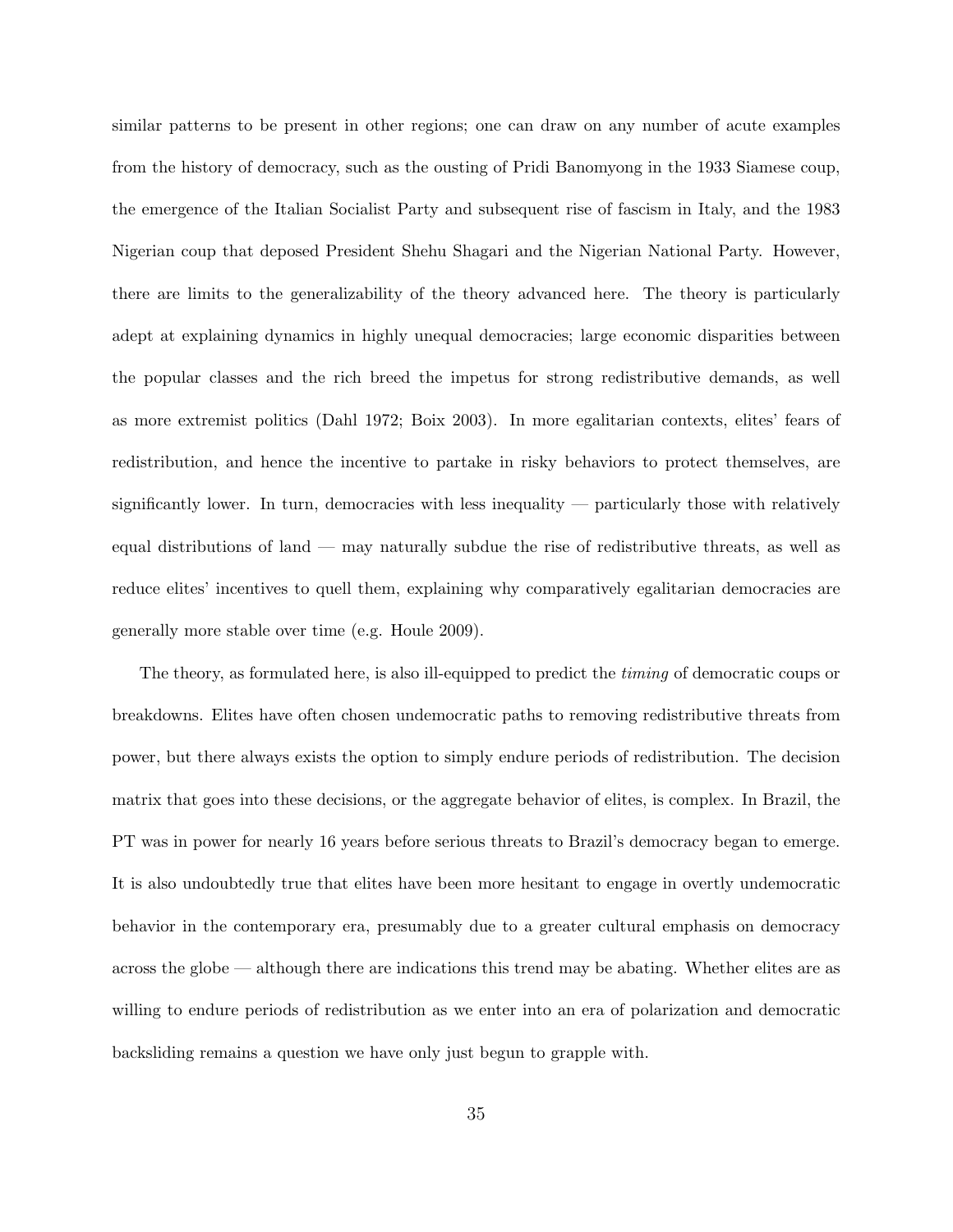It may be tempting to come to the conclusion that redistributive threats and their deleterious effects on democracy may be largely part and parcel of bygone eras such as the Cold War. However, as the elite survey data and the case of Brazil suggests, the underlying dynamics behind redistribution and democratic norms are just as relevant to the present-day than any other time period. Despite moderation since its formative years, elites continue to perceive the PT as a redistributive threat and a formidable party where the democratic playing field may need to be altered to defeat. Brazil is far from the only country where similar dynamics are occurring. In a world where inequality is increasing across both the developed and developing world, and a wide variety of outsider redistributivist and populist parties are emerging, we should expect the tenuous relationship between redistributive threats and democratic breakdown to rear its head many times into the near and distant future.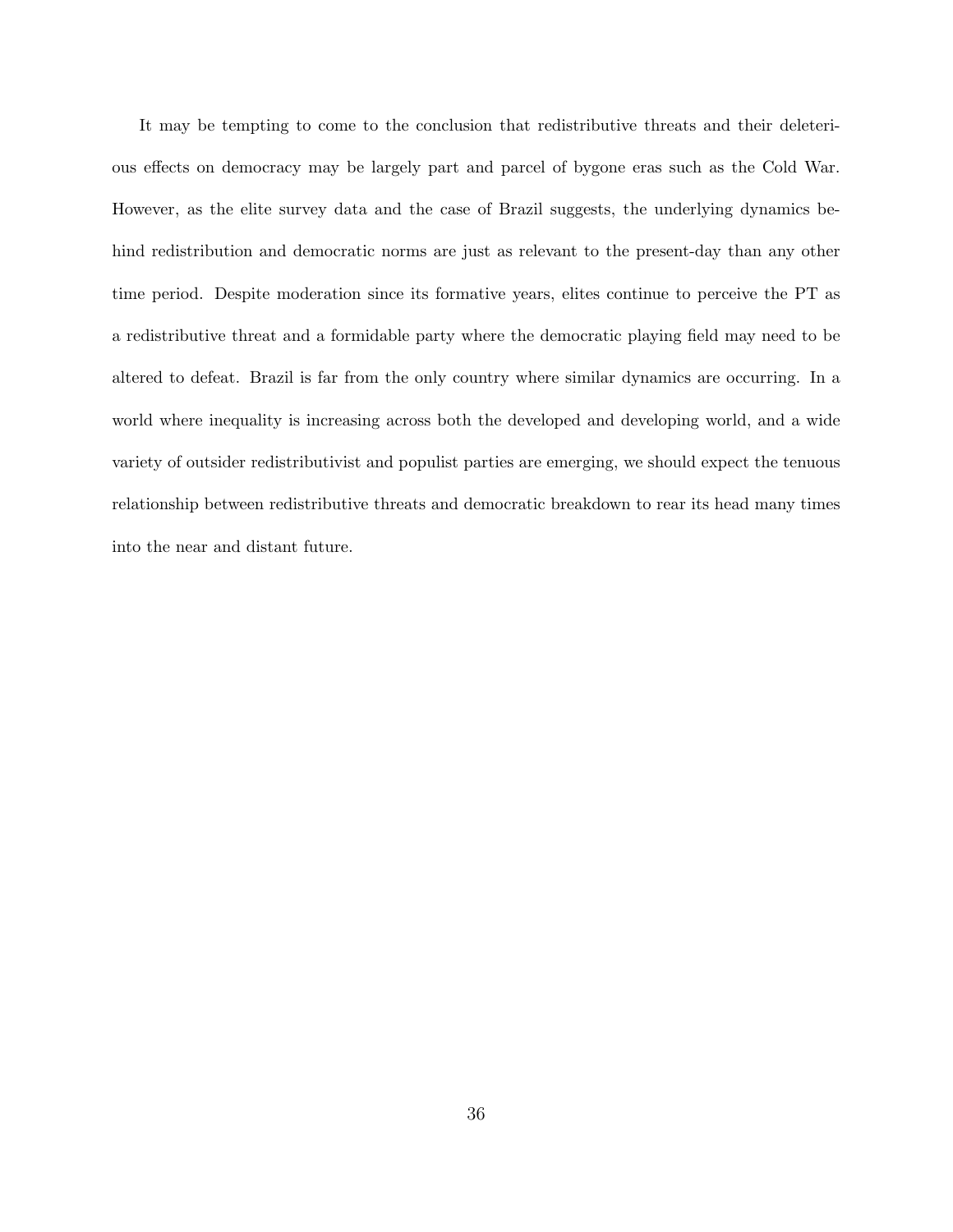## References

- Acemoglu, Daron, and James A. Robinson. 2006. Economic Origins of Dictatorship and Democracy. Cambridge, UK: Cambridge University Press.
- Albertus, Michael. 2015. Autocracy and Redistribution: The Politics of Land Reform. New York, NY: Cambridge University Press.
- Albertus, Michael, and Victor Menaldo. 2017. Authoritarianism and the Elite Origins of Democracy. New York, NY: Cambridge University Press.
- Ansell, Ben W., and David J. Samuels. 2014. Inequality and Democratization: An Elite-Competition Approach. New York, NY: Cambridge University Press.
- Ansell, Ben W., and David J. Samuels. 2021. "A Feature, Not a Bug? Inequality and the Quality of Democracy." Unpublished manuscript.
- Blofield, Merike, and Juan Pablo Luna. 2011. "Public Opinion on Income Inequalities in Latin America." In The Great Gap: Inequality and the Politics of Redistribution in Latin America, edited by Merike Blofield, 147-181. University Park, PA: Penn State University Press.
- Bogliaccini, Juan A., and Juan Pablo Luna. 2019. "Preferences for Redistribution and Tax Burdens in Latin America." In The Political Economy of Taxation in Latin America, edited by Gustavo Flores-Macías, 219-241. New York, NY: Cambridge University Press.
- Boix, Carles. 2003. Democracy and Redistribution. Cambridge, UK: Cambridge University Press.
- Bolt, Jutta, and Jan Luiten van Zanden. 2020. "Maddison style estimates of the evolution of the world economy. A new 2020 update." *Maddison-Project Working Paper WP-15*
- Boswell, Terry, and William J. Dixon. 1993. "Marx's Theory of Rebellion: A Cross-national Analysis of Class Exploitation, Economic Development, and Violent Revolt." American Sociological Review 58 (5): 681-702.
- Cohen, Youssef. 1987. "Democracy from Above: The Political Origins of Military Dictatorship in Brazil." World Politics 40 (1): 30-54.
- Cohen, Youssef. 1994. Radicals, Reformers, and Reactionaries: The Prisoner's Dilemma and the Collapse of Democracy in Latin America. Chicago, IL: University of Chicago Press.
- Collier, Ruth Berins, and David Collier. 1991. Shaping the Political Arena: Critical Junctures, the Labor Movement, and Regime Dynamics in Latin America. South Bend, IN: University of Notre Dame Press.
- Coppedge, Michael. 2000. "Venezuelan Parties and the Representation of Elite Interests." In Conservative Parties, the Right, and Democracy in Latin America, edited by Kevin J. Middlebrook, 110-136. Baltimore, MD: The Johns Hopkins University Press.
- Dahl, Robert A. 1972. *Polyarchy: Participation and Opposition*. New Haven, CT: Yale University Press.
- De Leon, Cedric, Manali Desai, and Cihan Tuğal. 2009. "Political Articulation: Parties and the Constitution of Cleavages in the United States, India, and Turkey." Sociological Theory 27 (3): 193-219.
- Doner, Richard F., and Ben Ross Schneider. 2016. "The Middle-Income Trap: More Politics than Economics." World Politics 68 (4): 608-644.
- Dulles, John W.F. 1978. Castello Branco: The Making of a Brazilian President. College Station, TX: Texas A&M University Press.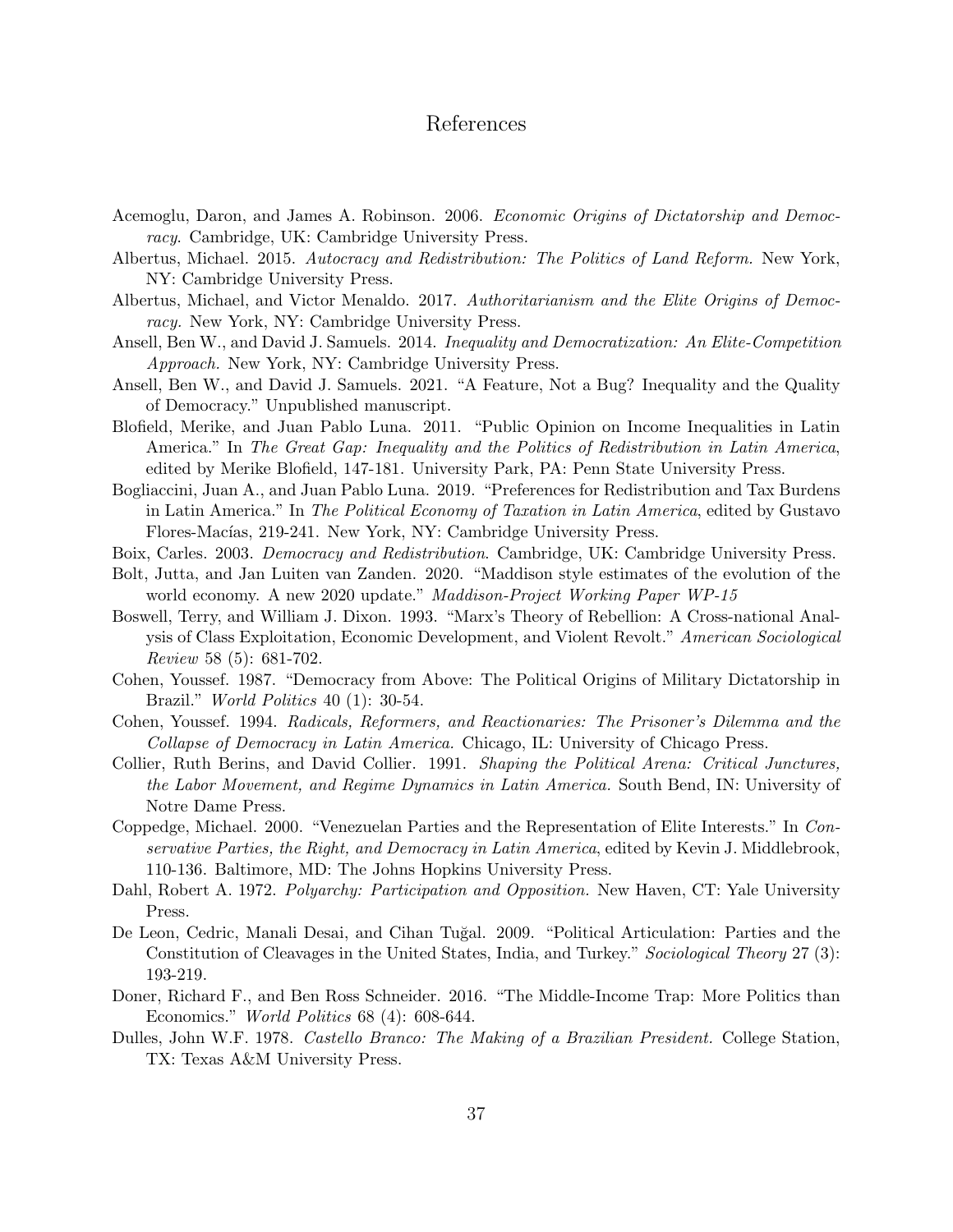- Ferreira, Jorge. 2013. "O Partido Comunista Brasileiro e o governo João Goulart." Revista Brasileira de História 33 (66): 113-134.
- Gasiorowski, Mark J. 1995. "Economic Crisis and Political Regime Change: An Event Historical Analysis." American Political Science Review 89 (4): 882-897.
- Gerring, John. 2007. Case Study Research: Principles and Practices. New York, NY: Cambridge University Press.
- Green, Donald, Bradley Palmquist, and Eric Schickler. 2002. Partisan Hearts and Minds: Political Parties and the Social Identities of Voters. New Haven, CT: Yale University Press
- Gurr, Ted Roberts. 1970. Why Men Rebel. Princeton, NJ: Princeton University Press.
- Haggard, Stephan, and Robert Kaufman. 2012. "Inequality and Regime Change: Democratic Transitions and the Stability of Democratic Rule." American Political Science Review 106 (3): 495-516.
- Haggard, Stephan, and Robert Kaufman. 2016. Dictators and Democrats: Masses, Elites, and Regime Change. New York, NY: Cambridge University Press.
- Houle, Christian. 2009. "Inequality and Democracy: Why Inequality Harms Consolidation but Does Not Affect Democratization." *World Politics* 61 (4): 589-622.
- Huber, Evelyne, and John D. Stephens. 2001. Development and the Crisis of the Welfare State: Parties and Politics in Global Markets. Chicago, IL: University of Chicago Press.
- Huber, Evelyne, and John D. Stephens. 2012. Democracy and the Left: Social Policy and Inequality in Latin America. Chicago, IL: University of Chicago Press.
- Hunter, Wendy. 2010. The Transformation of the Workers' Party in Brazil, 1989–2009. New York, NY: Cambridge University Press.
- Jackman, Robert W. 1972. "Political Elites, Mass Politics, and Support for Democratic Principles." Journal of Politics 34 (3): 752–764.
- Keck, Margaret E. 1992. The Workers' Party and Democratization in Brazil. New Haven, CT: Yale University Press.
- Kitschelt, Herbert. 2000. "Linkages Between Citizens and Politicians in Democratic Polities." Comparative Political Studies 33 (6-7): 845-879.
- Kitschelt, Herbert, and Steven I. Wilkinson, eds. 2007. Patrons, Clients and Policies: Patterns of Democratic Accountability and Political Competition. New York, NY: Cambridge University Press.
- Labaki, Amir. 1986. *A Crise da Renúncia e a Solução Parlamentarista*. São Paulo, SP: Brasiliense.
- Lamounier, Bolivar. 1974. "Ideology and Authoritarian Regimes: Theoretical Perspectives and a Study of the Brazilian Case." Ph.D. Dissertation, University of California, Los Angeles.
- Lehoucq, Fabrice, and Anibal Pérez-Liñán. 2014. "Breaking Out of the Coup Trap: Political Competition and Military Coups in Latin America." Comparative Political Studies 47 (8): 1105-1129.
- Lerner, Daniel. 1958. The Passing of Traditional Society. New York, NY: Free Press.
- Lipset, Seymour Martin. 1959. "Some Social Requisites of Democracy: Economic Development and Political Legitimacy." American Political Science Review 53 (1): 69-105.
- Lipset, Seymour Martin, and Stein Rokkan, eds. 1967. Party Systems and Voter Alignments: Cross-national Perspectives. New York, NY: The Free Press.
- Mainwaring, Scott. 1987. "Urban Popular Movements, Identity, and Democratization in Brazil." Comparative Political Studies 20 (2): 131-159.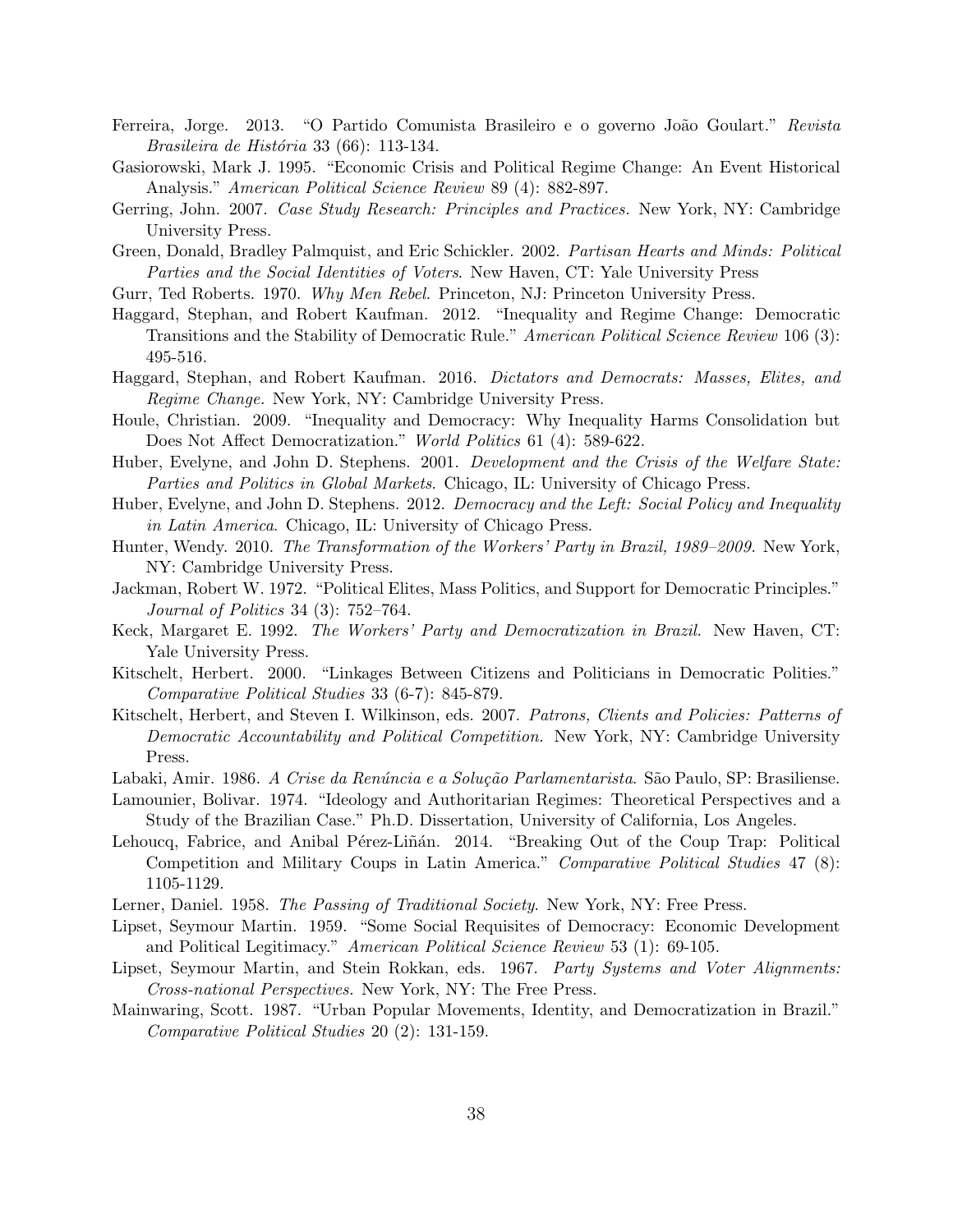- Mainwaring, Scott. 1999. Rethinking Party Systems in the Third Wave of Democratization: The Case of Brazil. Stanford, CA: Stanford University Press.
- Mainwaring, Scott, ed. 2006. The Crisis of Democratic Representation in the Andes. Stanford, CA: Stanford University Press.
- Mainwaring, Scott, Daniel Brinks, and Anibal Pérez-Liñán. 2001. "Classifying Political Regimes in Latin America, 1945-1999." Studies in Comparative International Development 36 (1): 37-65.
- Mainwaring, Scott, and Anibal Pérez-Liñán. 2014. Democracies and Dictatorships in Latin America: Emergence, Survival, and Fall. New York, NY: Cambridge University Press.
- Markoff, John, and Silvio R. Duncan Baretta. 1990. "Economic Crisis and Regime Change in Brazil: The 1960s and the 1980s." Comparative Politics 22 (4): 421-444.
- McGuire, James W. 2010. Wealth, Health, and Democracy in East Asia and Latin America. Cambridge, UK: Cambridge University Press.
- Meltzer, Allan H., and Scott F. Richard. 1981. "A Rational Theory of the Size of Government." Journal of Political Economy 89 (5): 914-927.
- Morgan, Jana, and Nathan J. Kelly. 2017. "Social Patterns of Inequality, Partisan Competition, and Latin American Support for Redistribution." The Journal of Politics 79 (1): 193-209.
- O'Donnell, Guillermo A. 1973. Modernization and Bureaucratic-Authoritarianism: Studies in South American Politics. Berkeley, CA: University of California Press.
- O'Donnell, Guillermo. 1999. "Horizontal Accountability in New Democracies." In The Self-Restraining State: Power and Accountability in New Democracies, edited by Andreas Schedler, Larry Diamond, and Marc F. Plattner, 29–51. Boulder, CO: Lynne Rienner.
- Page, Benjamin I., Larry M. Bartels, and Jason Searight. 2013. "Democracy and the Policy Preferences of Wealthy Americans." Perspectives on Politics 11 (1): 51-73.
- Power, Timothy J. 2000. The Political Right in Postauthoritarian Brazil: Elites, Institutions, and Democratization. University Park, PA: Penn State University Press.
- Rabushka, Alvin, and Kenneth A. Shepsle. 1972. Politics in Plural Societies: A Theory of Democratic Instability. Columbus, OH: Charles E. Merrill Publlishing Co.
- Roberts, Kenneth M. 2002. "Social Inequalities without Class Cleavages in Latin America's Neoliberal Era." Studies in Comparative International Development 36 (4): 3-33.
- Roberts, Kenneth M. 2014. Changing Course in Latin America: Party Systems in the Neoliberal Era. New York, NY: Cambridge University Press.
- Samuels, David, and Cesar Zucco. 2015. "Crafting Mass Partisanship at the Grass Roots." British Journal of Political Science 45 (4): 755-775.
- dos Santos, Wanderley Guilherme. 1987. Sessenta e quatro: Antomia da crise. Rio de Janeiro, RJ: Vértice.
- Seawright, Jason. 2016. "The Case for Selecting Cases That Are Deviant or Extreme on the Independent Variable." Sociological Methods & Research 45 (3): 493-525.
- Skidmore, Thomas E. 1967. Politics in Brazil 1930–1964: An Experiment in Democracy. New York, NY: Oxford University Press.
- Skocpol, Theda. 1979. States and Social Revolutions: A Comparative Analysis of France, Russia and China. Cambridge, UK: Cambridge University Press.
- Slater, Dan, Benjamin Smith, and Gautam Nair. 2014. "Economic Origins of Democratic Breakdown? The Redistributive Model and the Postcolonial State." Perspectives on Politics 12 (2): 353-374.